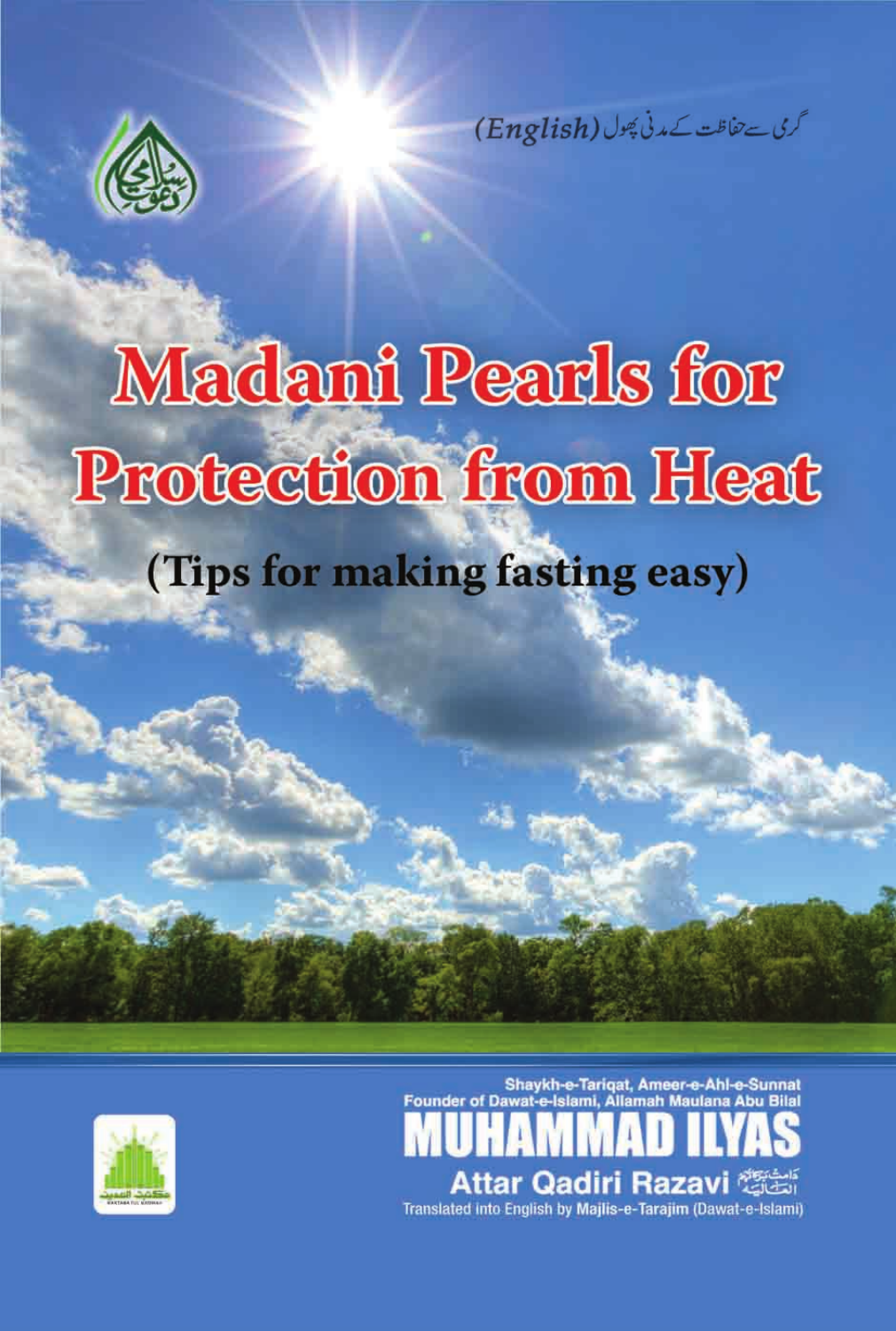ٱلۡحَمۡدُۢالِكَّٰٰٓٓ لِٱلۡلَّٰٰٓٓ لِمَالِّہِ ۖ وَالصَّلَاوَّةُ وَالسَّلَامُ عَـٰلِ سَیِّدِالۡمُّرۡسَلِیۡنَ .<br>أَمَّا بَعۡدُٰ فَأَعُوۡذُبِاللّٰهِ مِنَ الشَّيۡطٰنِ الزَّجِيۡم ۙ بِسۡوِاللّٰهِ الزَّحۡمٰنِ الزَّحِيۡم

### Du'a for Reading the Book

ead the following Du'a (supplication) before you study a K religious book or an Islamic lesson, you will remember whatever you study, اِنْ شَكْ اَللَّهُ عَزَّدَ اِنَّ

اَللَّهُمَّ افْتَحْ عَلَيْنَا حِكْمَتَكَ وَانْشُرْ عَلَيْنَا ,َحْمَتَكَ يَا ذَاالْجَلَالِ وَالْإِكْرَام

*Iranslation* 

O Allah <br/> ! الحَزَّدَجَلَ Open the door of knowledge and wisdom for us, and have mercy on us! O the One Who is the Most Honourable and Glorious!

 $(Al-Mustatraf, vol. I, pp. 40)$ 

once before and after the Du'a.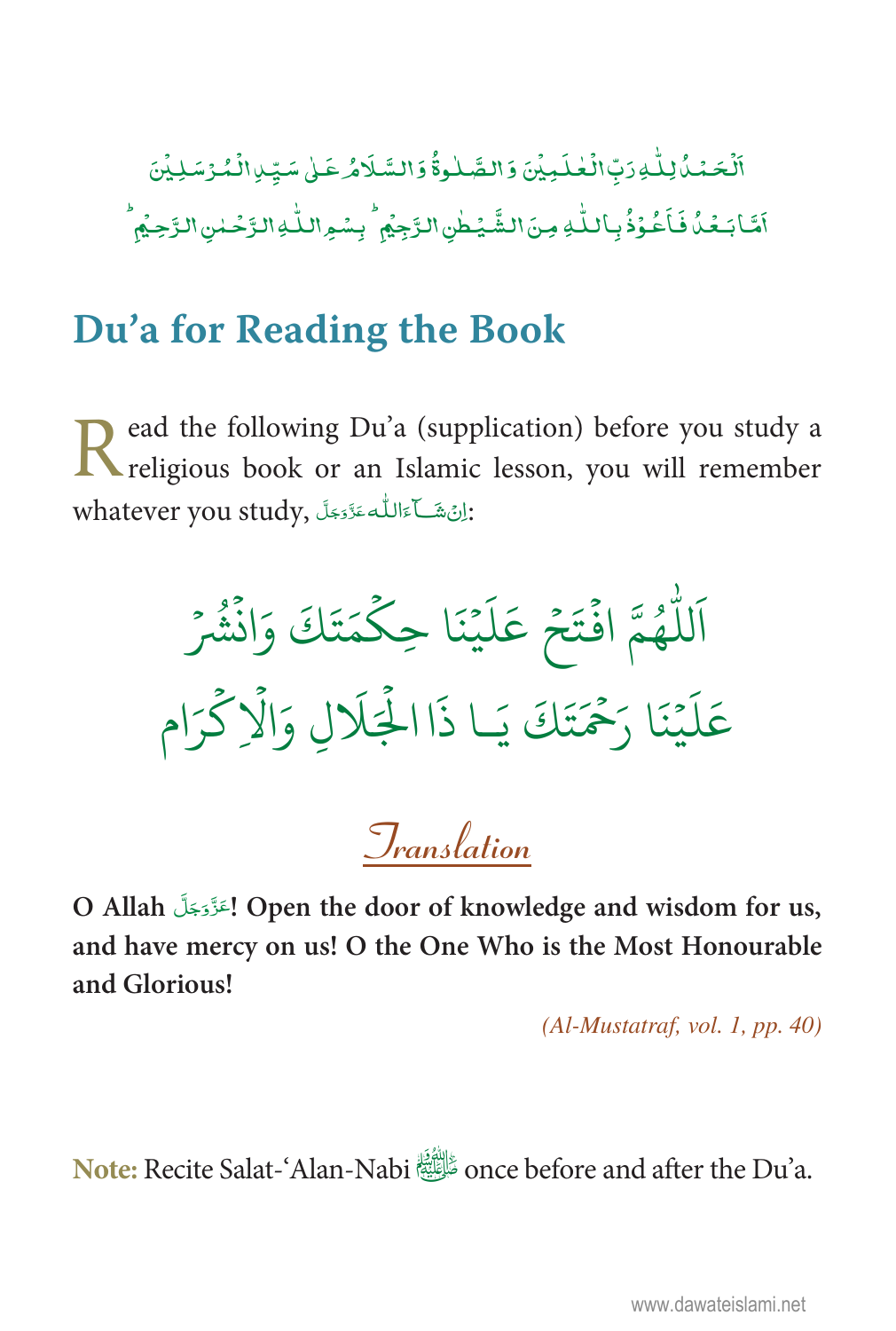[گرمی سے حفاظت کے مدنی پھول](#page-4-0) 

Garmi say Hifazat kay Madani Phool

# **MADANI PEARLS FOR PROTECTION FROM HEAT**

*Tips for making fasting easy*

**THIS** booklet was written by Shaykh-e-Tareeqat Ameer-e-Ahl-e-Sunnat, the founder of Dawat-e-Islami 'Allamah Maulana Abu Bilal Muhammad Ilyas Attar Qadiri Razavi دَامَتْ بَرَ كَاتَّهُمُ الْعَالِيَه Ä Ä in Urdu. **Majlis-e-Tarajim** (Translation Department**)** has translated it into English. If you find any mistake in the translation or composing, please inform the Translation Department on the following postal or email address with the intention of earning reward [Sawab].

#### **Majlis-e-Tarajim (Dawat-e-Islami)**

Aalami Madani Markaz, Faizan-e-Madinah, Mahallah Saudagran, Purani Sabzi Mandi, Bab-ul-Madinah, Karachi, Pakistan **UAN:** +92-21-111-25-26-92 – Ext. 7213 Email:  $\equiv$  translation@dawateislami.net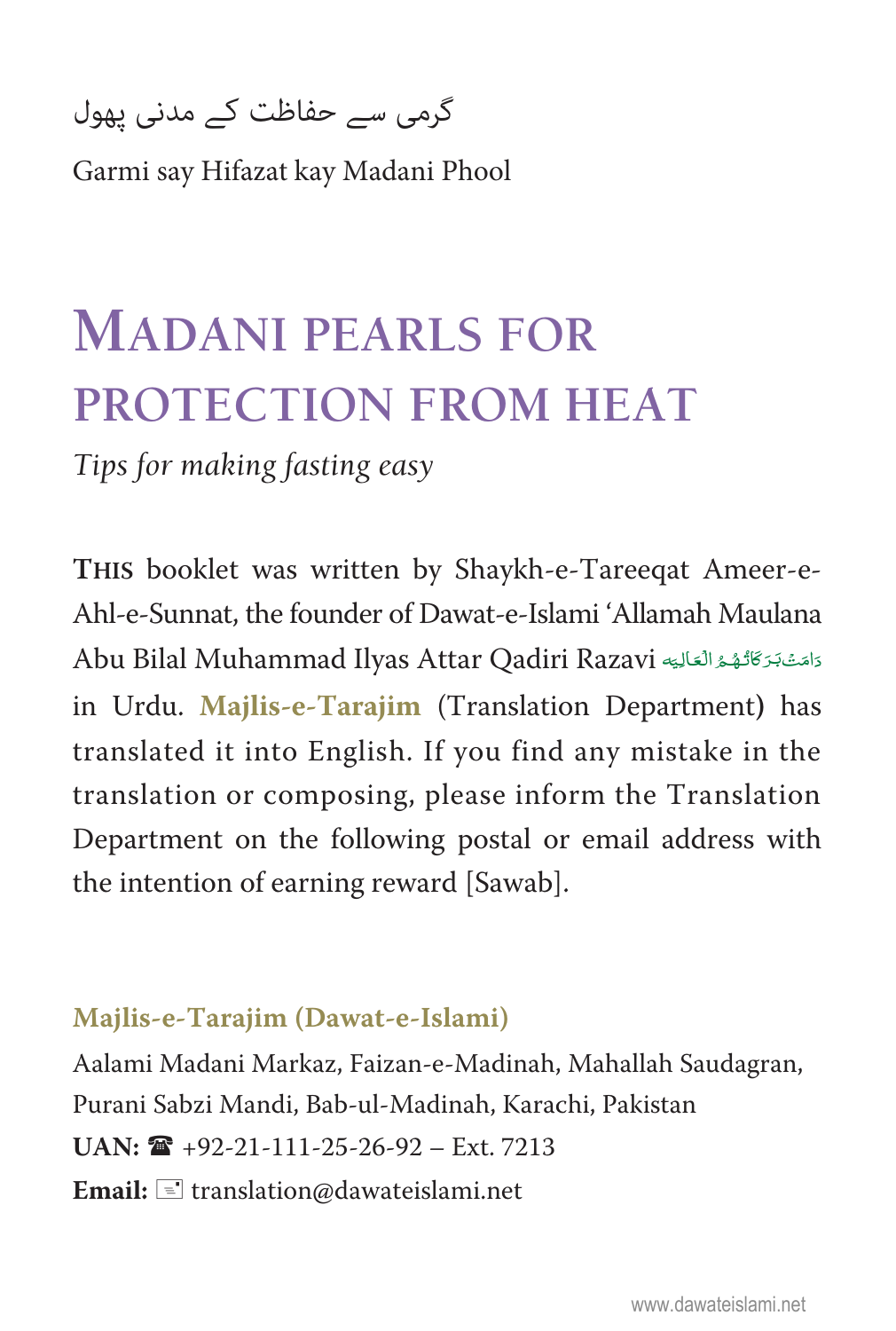[An English translation of 'Garmi say hifazat kay Madani Phool'](#page-4-0) 

## $\bullet$

#### **ALL RIGHTS RESERVED**

#### Copyright © 2016 Maktaba-tul-Madinah

No part of this publication may be reproduced, or transmitted, in any form or by any means, electronic, mechanical, photocopying, recording or otherwise, without the prior written permission of Maktaba-tul-Madinah.

| 1 <sup>st</sup> Publication: | Shawwal-ul-Mukkaramah, 1437 AH – (Aug, 2016) |
|------------------------------|----------------------------------------------|
| Publisher:                   | Maktaba-tul-Madinah                          |
| Quantity:                    | -                                            |
| ISBN:                        | -                                            |

#### **SPONSORSHIP**

Please feel free to contact us if you wish to sponsor the printing of a religious book or booklet for the Isal-e-Sawab of your deceased family members.

#### **Maktaba-tul-Madinah**

Aalami Madani Markaz, Faizan-e-Madinah Mahallah Saudagran, Purani Sabzi Mandi, Bab-ul-Madinah, Karachi, Pakistan

# **Email:** maktabaglobal@dawateislami.net – maktaba@dawateislami.net

  **Phone: +**92-21-34921389-93 – 34126999

**Web:** www.dawateislami.net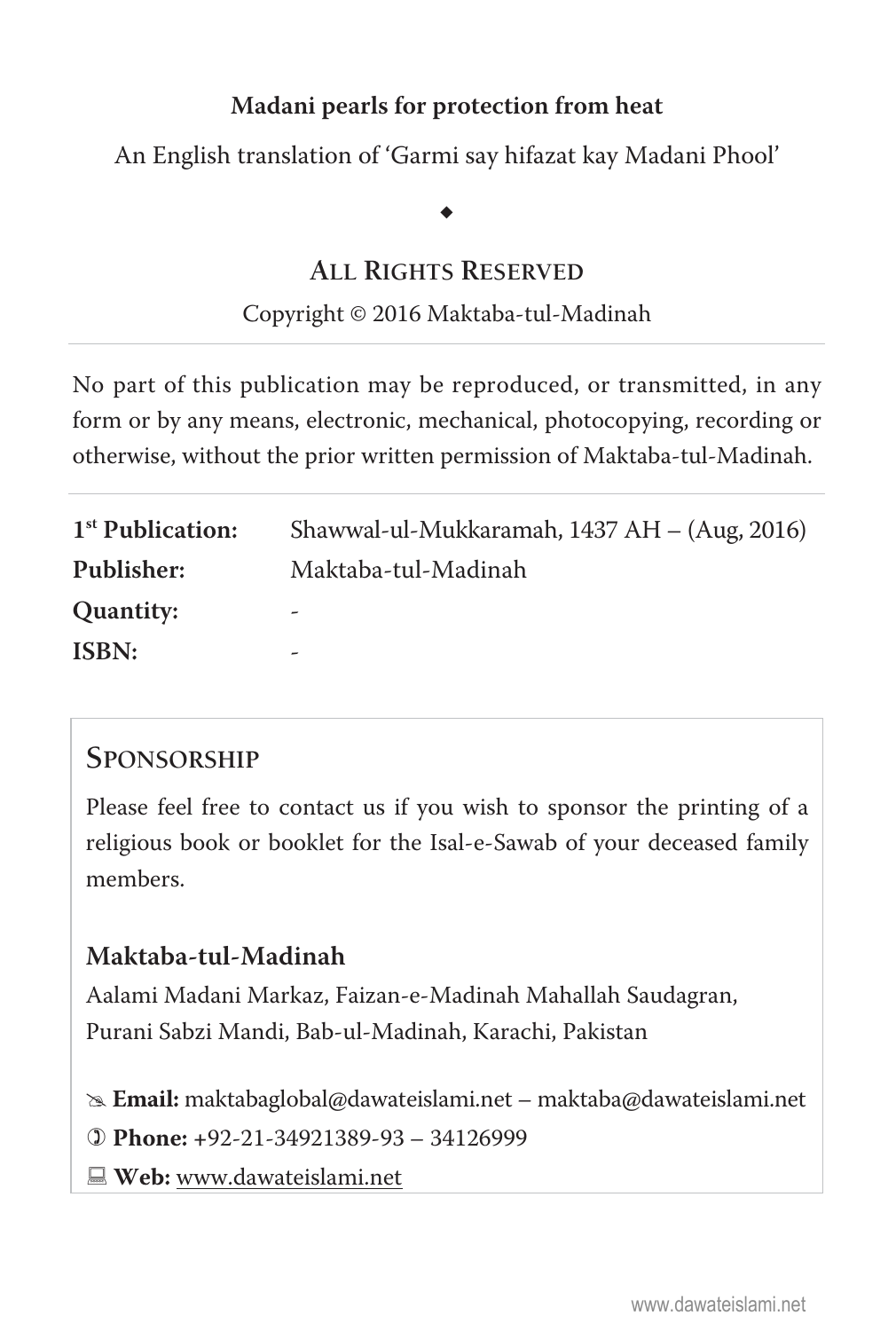<span id="page-4-0"></span>Tip1:Click on any heading, it will send you to the required page. Tip2:at inner pages, Click on the Name of the book to get back(here) to contents.

# **Table of Contents**

# **MADANI PEARLS FOR** PROTECTION FROM HEAT......................1

| Excellence of Salat-'Alan-Nabi                                   |
|------------------------------------------------------------------|
|                                                                  |
|                                                                  |
|                                                                  |
|                                                                  |
|                                                                  |
|                                                                  |
|                                                                  |
| Omitter of even a single fast without any Shar'i reason deserves |
|                                                                  |
|                                                                  |
|                                                                  |
| For protection from intensity of thirst in the state of fasting9 |
|                                                                  |
|                                                                  |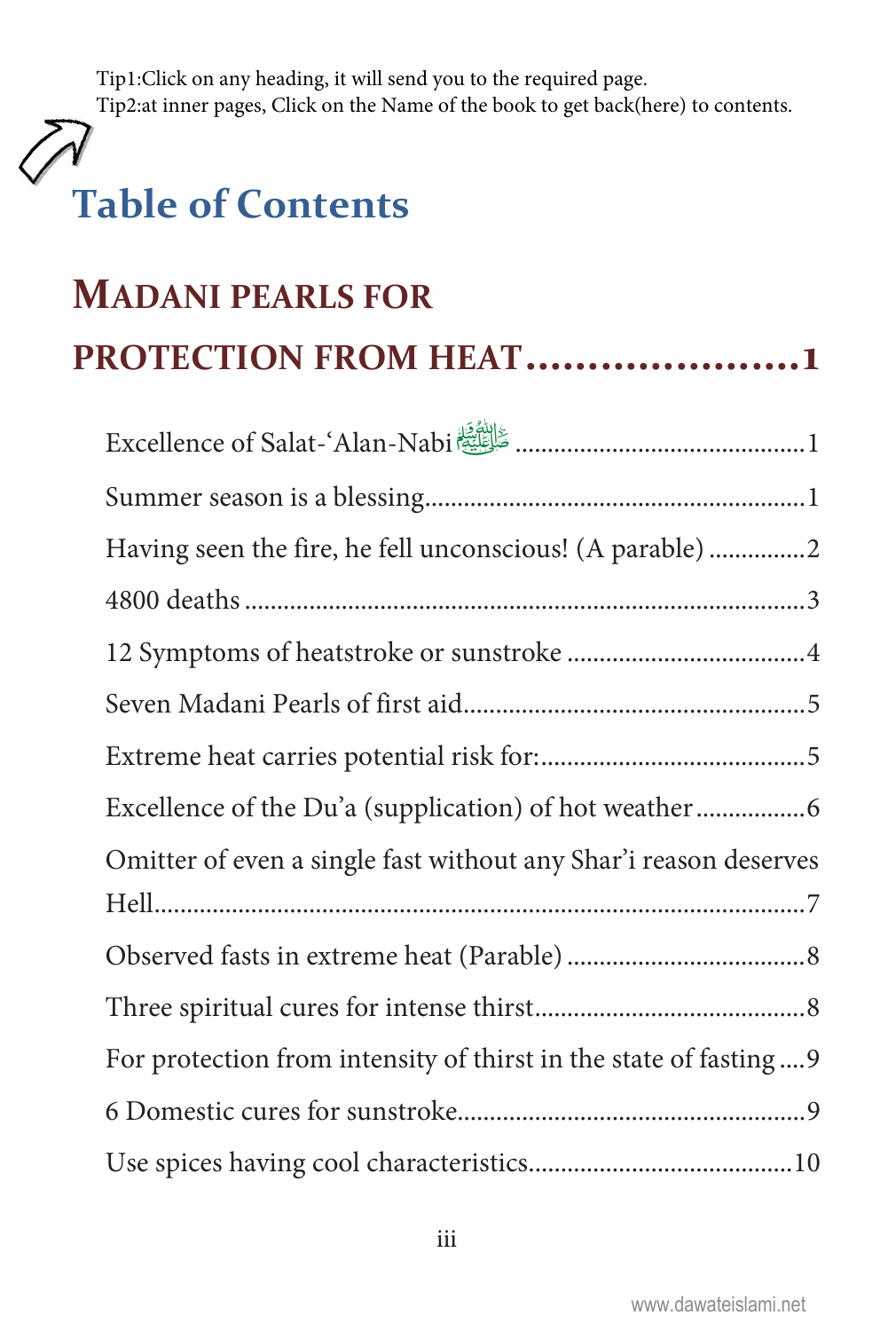| Use 'Ittriyat (fragrance) having cooling characteristics10     |
|----------------------------------------------------------------|
| Tips for spending Ramadan with good health11                   |
|                                                                |
| Delicious cold drink for safety from the heat and heatstroke12 |
|                                                                |
|                                                                |
|                                                                |
| 25 colourful Madani pearls for protecting from heat13          |
|                                                                |
|                                                                |
|                                                                |
|                                                                |
|                                                                |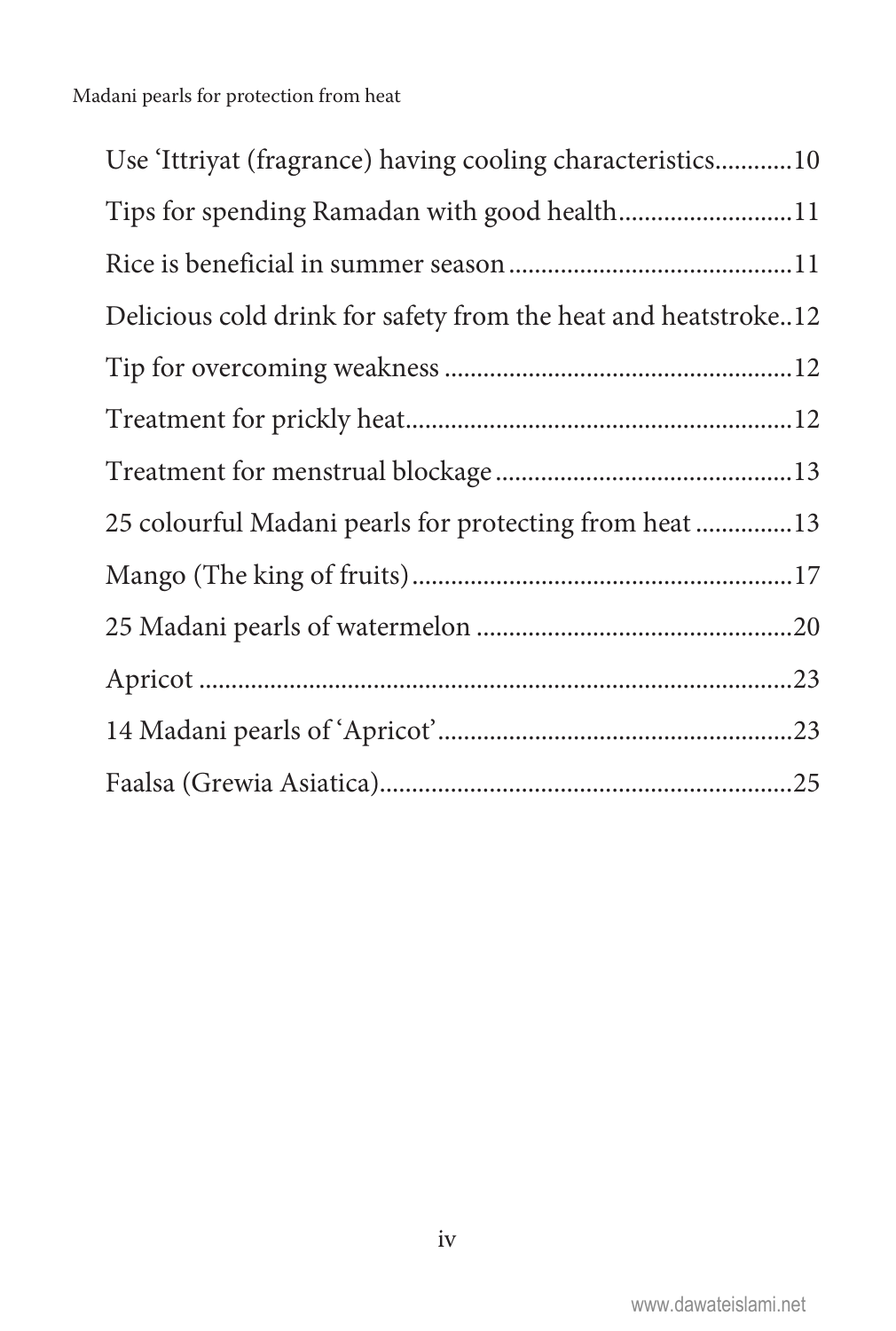<span id="page-6-0"></span>ٱلۡحَمۡدُۢ لِلَّٰٰٓٓ وَبِّ الۡعَلَـٰٓدِيۡنَ وَالصَّلٰوةُۚ وَالسَّلَامُ عَـٰلِ سَيِّـٰ الۡمُدۡسَلِيۡنَ أمَّا بَعْدُ فَأَعُوْذُ بِأَللَّٰهِ مِنَ الشَّيۡطٰنِ الرَّجِيۡم ۙ بِسۡمِ اللَّٰهِ الرَّحۡلِنِ الرَّحِيۡم

# **MADANI PEARLS FOR** PROTECTION FROM HEAT

#### Excellence of Salat-'Alan-Nabi

Sayyiduna Ka'b-ul-Ahbaar حَرَى اللهُ تَعَالَى عَنْهُ Sayyiduna Ka'b-ul-Ahbaar sent revelation to Sayyiduna Musa حَلَيْهِ السَّلاَمِ (O Musa! Do you want to stay safe from the thirst of the Day of Judgement?' Sayyiduna Musa عَزَّدَ said: 'O my Rab إعَزَّدَ Yes' Allah عَلَيْهِ السَّلاَمِ Sayyiduna Musa i.e., recite Salat upon the Beloved 'فَاَكْثِرِ الصَّلَاةَ عَلَى مُحَمَّدٍ' said: abundantly.'' abundantly.''

(Ibn 'Asakir, vol. 61, pp. 150)

#### **Summer season is a blessing**

and عَزَّدَجَلَّ summer season is also a blessing of Allah ٱلْحَمْدُلِلُّه عَزَّدَجَلَ it contains numerous pearls of wisdom. When the intensity of warm spell increases, one should exercise a great deal of patience. Uttering ill words for the heat and the cold is an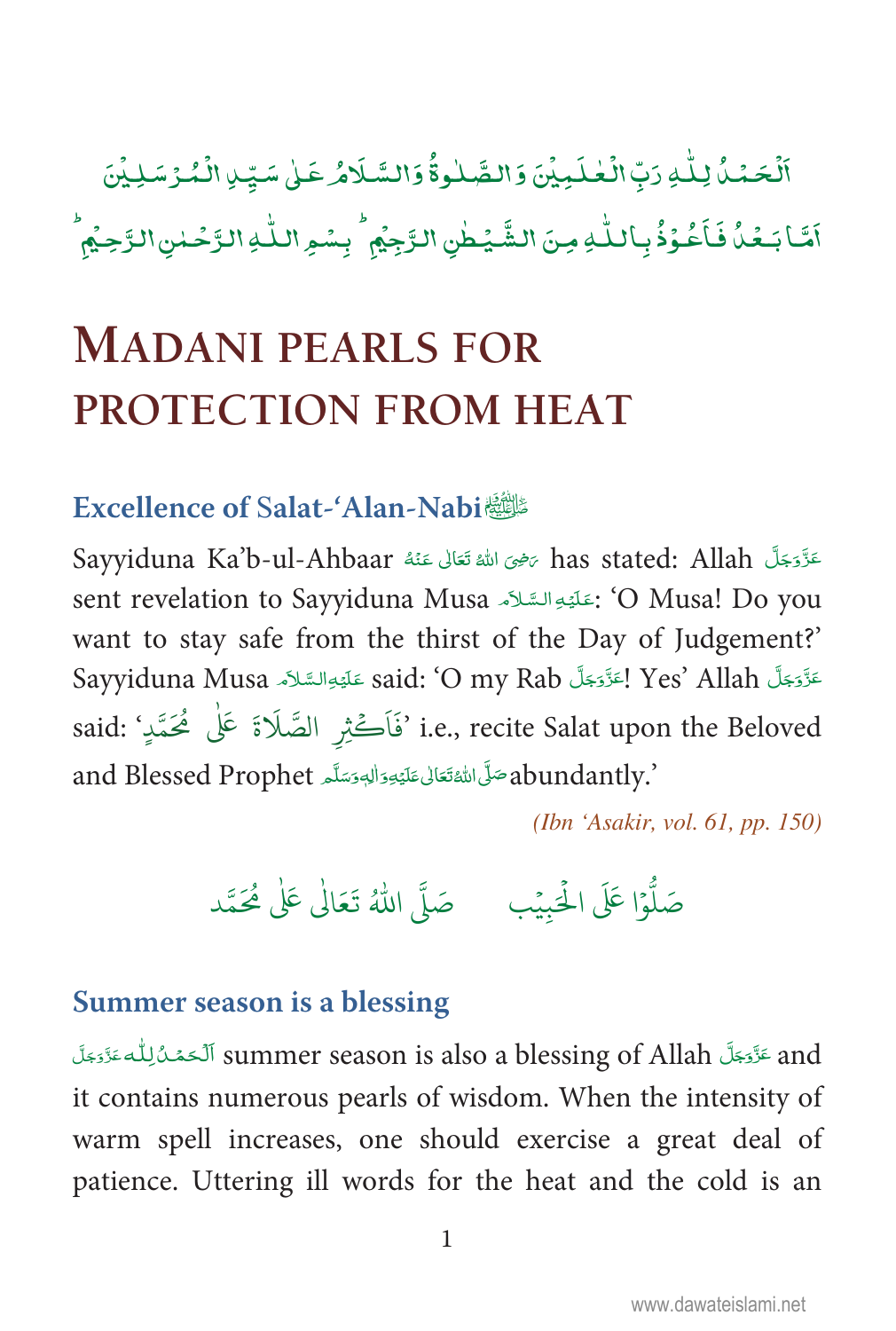<span id="page-7-0"></span>inappropriate thing. Complaining of summer season is something like that one is complaining about the Creator of heat as if he is commenting: 'Look! Allah عَنَّفَجَلَّ has increased the Ä heat!'

#### **Having seen the fire, he fell unconscious! (A parable)**

A true Muslim should seek admonition from the intensity of the heat. One should remember the horrible fire of Hell and the heat of the Day of Judgement through worldly heat. When today one cannot bear this ordinary worldly heat then on the Day of Judgement how can one bear the fierce heat and blazing fire on the Day of Judgement?

It is stated on page 177 to 178 (Volume 2) of 625 page book  $\hat{A}$ llah walon ki Baatayn': Sayyiduna Bakr Bin Ma'iz رَسْحَةُ اللَّهِتَعَالَى عَلَيْه È ȦÄ Ä said: Once Sayyiduna Rabi' Bin Khusaym ﴿ تَحْمَةُ اللَّهِ تَعَالَى عَلَيْهِ  $\rm Taabi'i$ È ȦÄ Ä (follower of blessed companions) and the blessed companion Abdullah Bin Mas'ood رَضِى اللهُ تَعَالَى عَنْهُ  $\hbox{were walking along the}$ Ä Euphrates river and passed by the blacksmiths. When Sayyiduna Khusaym كَجْمَةُ اللهِ تَعَالَى عَلَيْهِ Saw the furnace of fire (he È ȦÄ Ä remembered the fierce fire of Hell and) he fell down unconscious on the ground. (We took him to his house). Sayyiduna Abdullah Bin Mas'ood رَضِىَ اللَّهُ تَعَانَى عَنْهُ Game to him and Å Ä called him but he did not respond. He مَحْقَ اللَّهُ تَعَالَى عَنْهُ  $\sqrt{\frac{1}{2}}$  went to Ä Masjid and having led the 'Asr Salah, he صَحْقَالُ عَنْهُ Came back Å Ä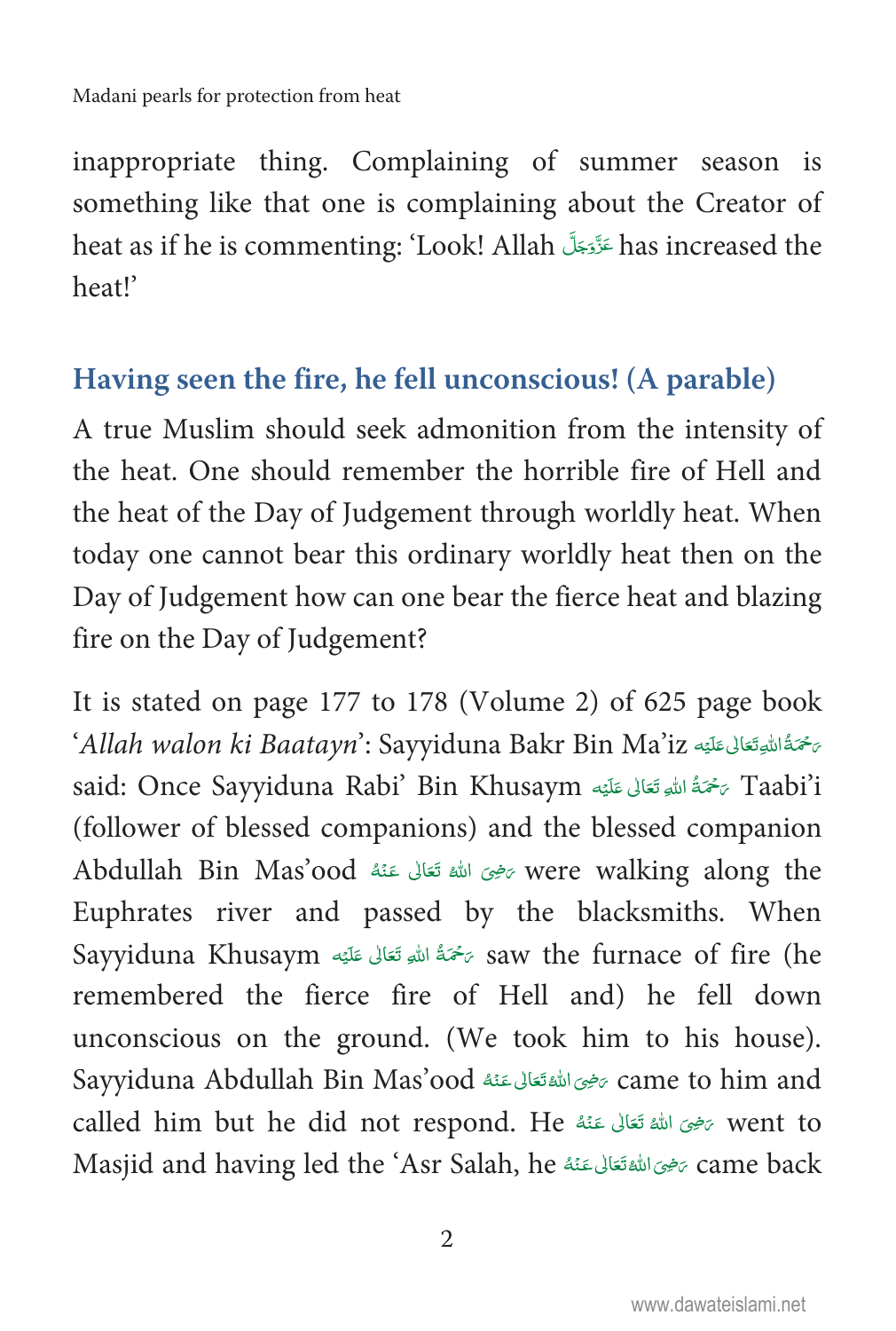<span id="page-8-0"></span>and again called Sayyiduna Khusaym ٱلْصَحَّةُ اللَّهِ تَعَالَى عَلَيْه ȦÄ Ä no response from him, he went to Masjid and after leading the Maghrib Salah he returned and called Sayyiduna Khusaym تَحْمَدُّ اللَّهِ تَعَالَى عَلَيْه $\epsilon$  again but still there was no response from him, È ȦÄ Ä again he went to Masjid and after leading the Isha Salah, he returned but still there was no response from him until the time of Sahari and due to the intense cold at that time, he regained consciousness.

(Az-Zuhd Lil-Imam Ahmad Bin Hanbal, pp. 332, Hadees 1930, Heelat-ul-Awliya vol. 2, pp. 129)

May Allah مَزَّدَجَلَ have mercy on all of them and forgive us without accountability for their sake!

> û ا<br>أُمِيَّن بِجَاهِ النَّبِيِّ الْأَمِيَّن صَلَّى اللهُ نَعَالٰى عَلَيْهِ وَالِ<sub>ّا وَسَلَّم</sub> k ğ A h û h h h

صَلُّوۡا عَلَى الْحَبِيۡبِ ۚ صَلَّى اللّٰهُ تَعَالٰى عَلٰى مُحَمَّد h h û Ġ

#### **4800 deaths**

We seek refuge in Allah حَزَّدَ from the terrible heat of the world and the Hereafter, we beg Him for safety. In 1436 A.H (2015), Pakistan was struck by a severe heat wave and the blessed month of Ramadan also came during these deadly heat days. According to a study, 4800 people have died due to 'heatstroke' in Bab-ul-Madinah Karachi only.

3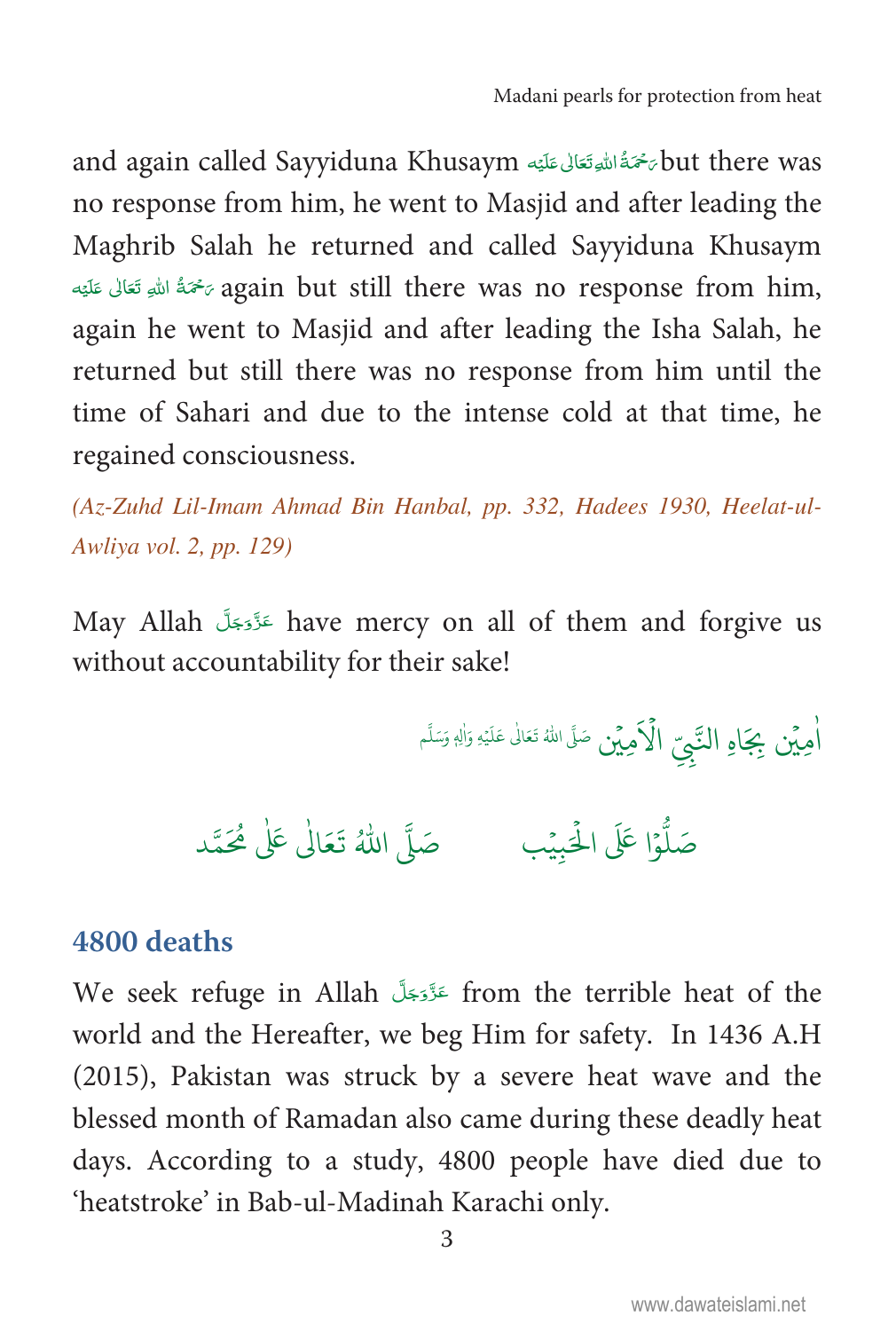<span id="page-9-0"></span>May Allah عَزَّدَجَلَّ arant forgiveness without accountability to all those Muslims who suffered this calamity.

û ا<br>أُمِيَّن بِجَاهِ النَّبِيِّ الْأَمِيَّن صَلَّى اللهُ نَعَالٰى عَلَيْهِ وَالِ<sub>ّا وَسَلَّم</sub> k ğ A h û h h h

#### **12 Symptoms of heatstroke or sunstroke**

- Headache, feeling dizziness.
- Having intense thirst
- Weakness and cramp of muscles
- **◆** Redness of skin
- Dryness on skin
- Running high fever suddenly
- Feeling nausea and vomiting
- $\triangleleft$  Loss of consciousness and having fits
- Nose bleeding
- Deep breaths
- Getting sudden low blood pressure
- Feeling drowsiness (i.e. Sleepiness)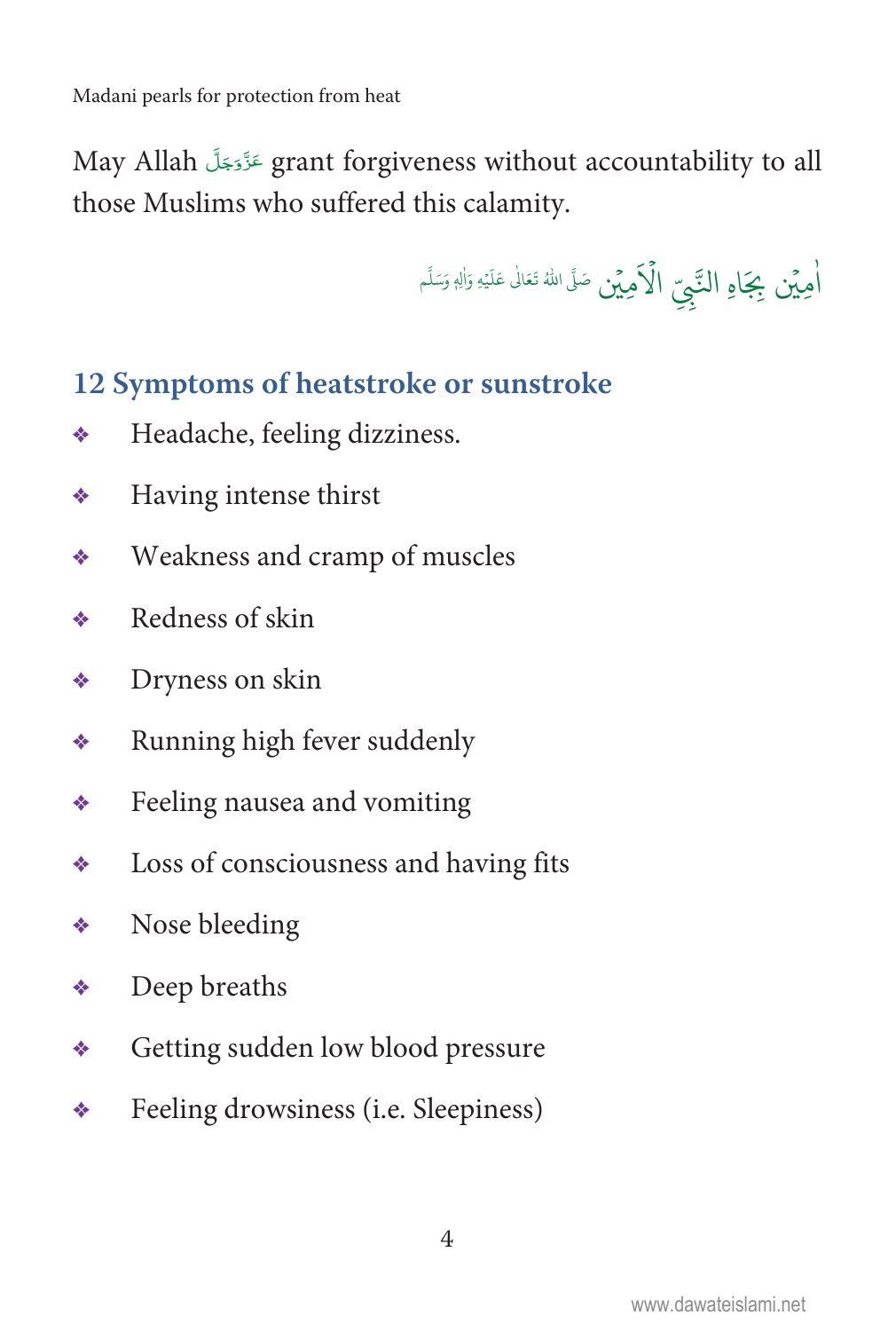#### <span id="page-10-0"></span>**Seven Madani Pearls of first aid**

- 1. Give Nimkol (ORS Oral Rehydration Solution) and water to the heatstroke victim
- 2. Transfer the patient in a cool place immediately
- 3. Remove unnecessary clothes
- 4. Have the person lie down without pillow and keep his feet slightly elevated with the support of something.
- 5. Put the strips of wet cloth dipped in cold water or ice, particularly on the back, armpit, neck and thighs of the patient.
- 6. Rub the towel damped in cold water gently on the body of patient.
- 7. Take the patient to the hospital, immediately.

#### **Extreme heat carries potential risk for:**

- Children
- Old people
- Homeless individuals
- $\triangleleft$  The labourers who are exposed to extreme sun
- Drug addicts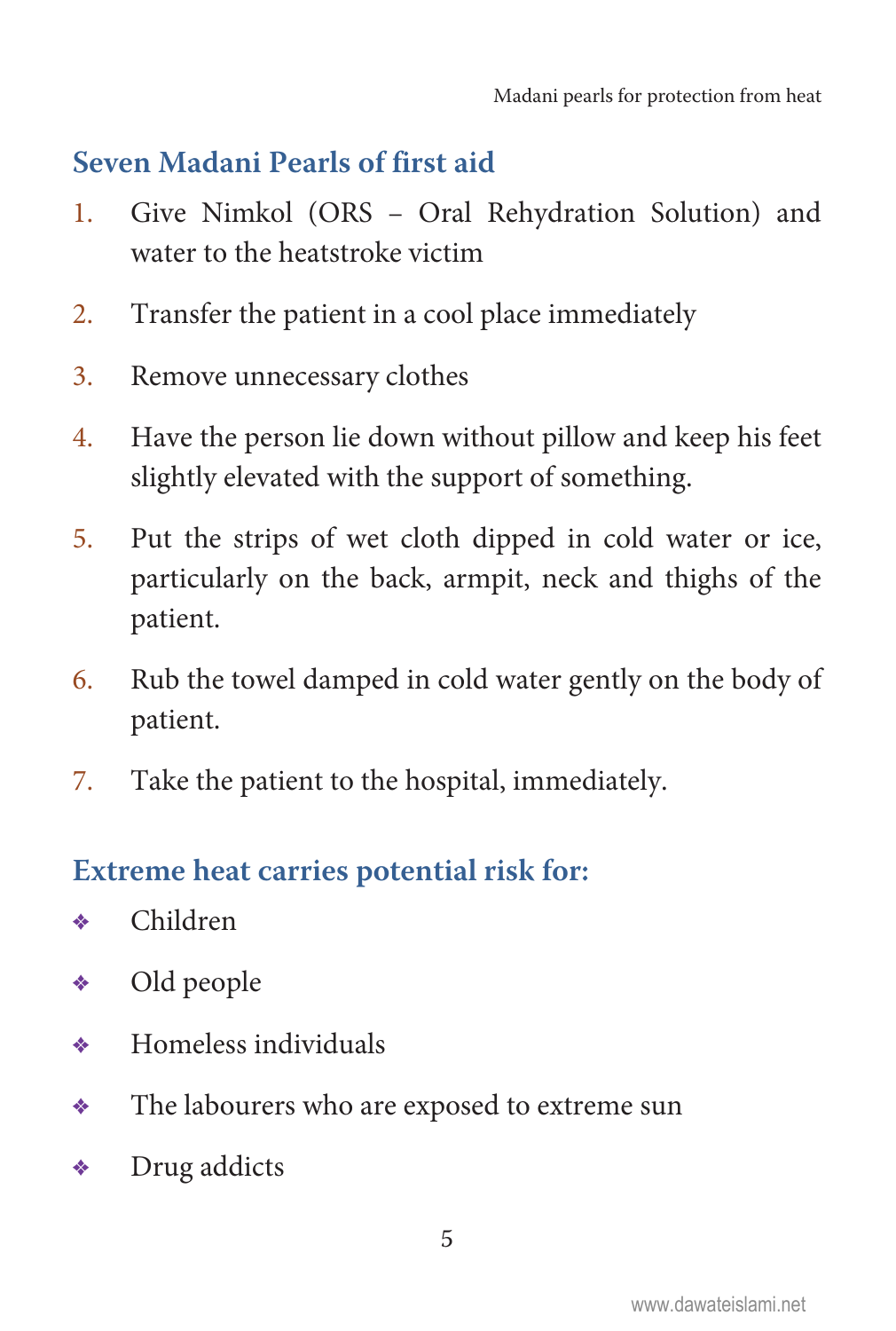- <span id="page-11-0"></span>Those who have been suffering from any particular ٠ disease for a long time, or patients of heart or breathing problem suffering for a long time.
- Birds and animals ÷

# 

#### Excellence of the Du'a (supplication) of hot weather

At the peak time of worldly scorching heat, remember the blazing sunshine, intense thirst of Hereafter, the terrible Hellfire and seek refuge from them.

has stated: 'When one' صَلَّى اللهُ تَعَالَى عَلَيْهِ وَالِهٖ وَسَلَّمِ The Noblest Prophet experiences the heat reaches an excessive level then he says: i.e., ٱللَّهُمَّ اَجِرْنِىۚ مِنۡ حَرِّ جَهَنَّمَ ٗ It is terribly hot today, 'لَآ اِلٰهَ اِلَّا اللَّهُ 'O Allah إعَزَّدَهَلَ I seek refuge in You from the Hell-fire.' Allah says to Hell: 'My bondman seeks refuge in Me from your heat. I make you witness that I have granted him refuge from your heat' And when one experiences the cold reaches an excessive level then he says 'لَا إِلَٰهَ إِلَٰهَ إِلَى اللَّهُ Li is terribly cold today, I seek refuge in You [اللَّهُمَّ أجِرْنِي مِنْ زَمْهَرِيْرِ جَهَنَّمَ from Zamhareer (excessively bitter cold).' Allah تَزْدَجَلَ says to Hell: 'My bondman seeks refuge in Me from Zamhareer and I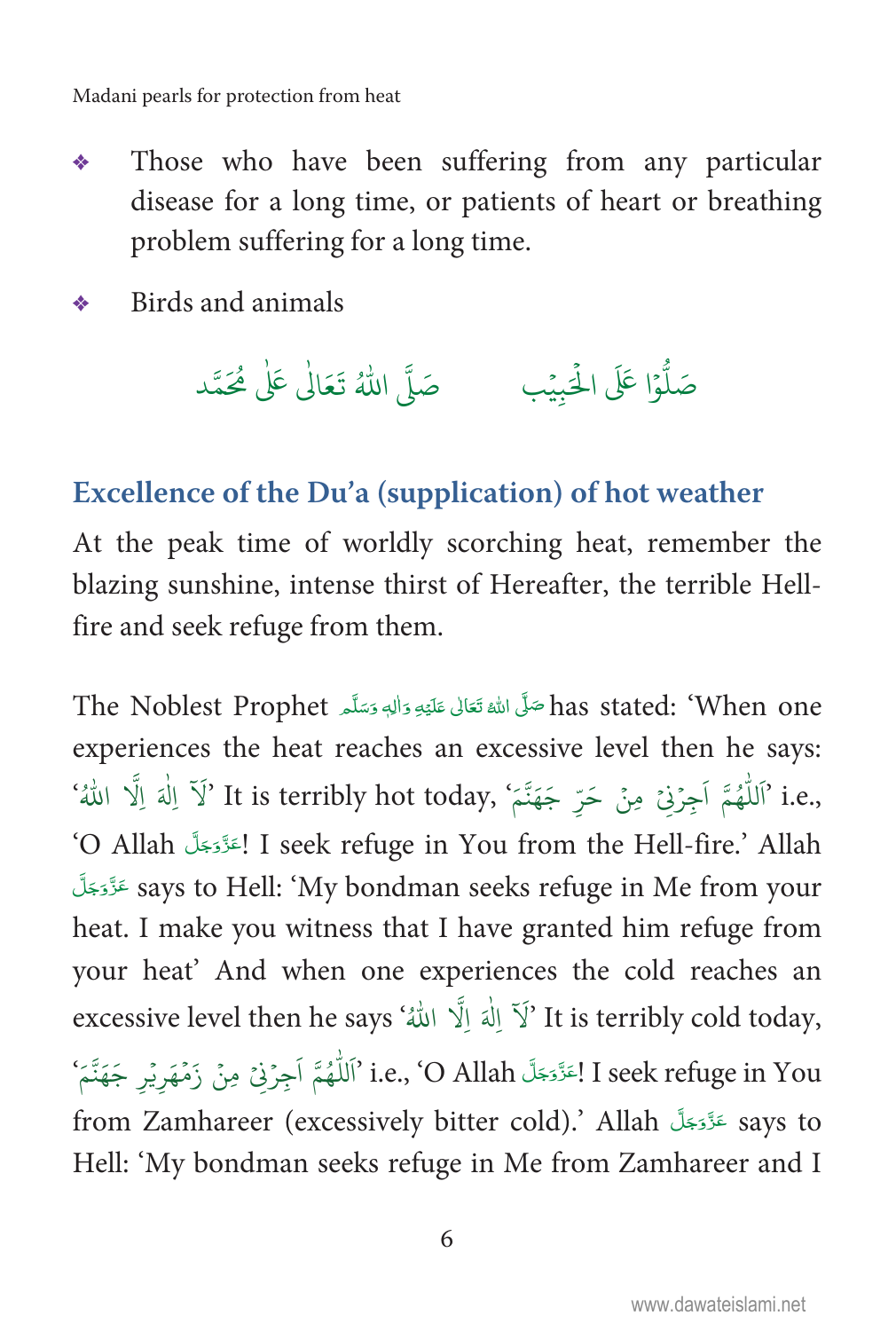<span id="page-12-0"></span>have granted him refuge from Zamhareer.' The blessed companions رَضِىَ اللَّهُ تَعَالَى عَنْهُم companions رَضِيَ اللَّهُ مَعَالَى عَنْهُم وَ companions Hell.' The Noblest Prophet حَلَّ اللهُ تَعَالَى عَلَيْهِ وَالِهٖ وَسَلَّمَ Hell.' The Noblest Prophet ditch, when disbelievers will be thrown into it, their bodies will be torn into pieces due to severe cold.'

(Al-Badoor-us-Safarah, pp. 418, Hadees 1395)

### Omitter of even a single fast without any Shar'i reason deserves Hell

Until Shari'ah (Islamic law) allows, it is impermissible to miss the fast. Remember! One who does not observe fast without any Shar'i reason deserves severe torment. It is stated on page 228 of Fatawa-e-Razawiyyah vol. 20: If one works under sunshine and is a resident not a traveller then observing fast is obligatory for him. If one cannot observe a fast due to working under sunshine and there is a risk of contracting illness or it may cause trouble for him then working under sunshine is Haraam (forbidden) for such resident.

(For detailed information, read the chapter 'Blessings of Ramadan, vol. 01 of Faizan-e-Sunnat)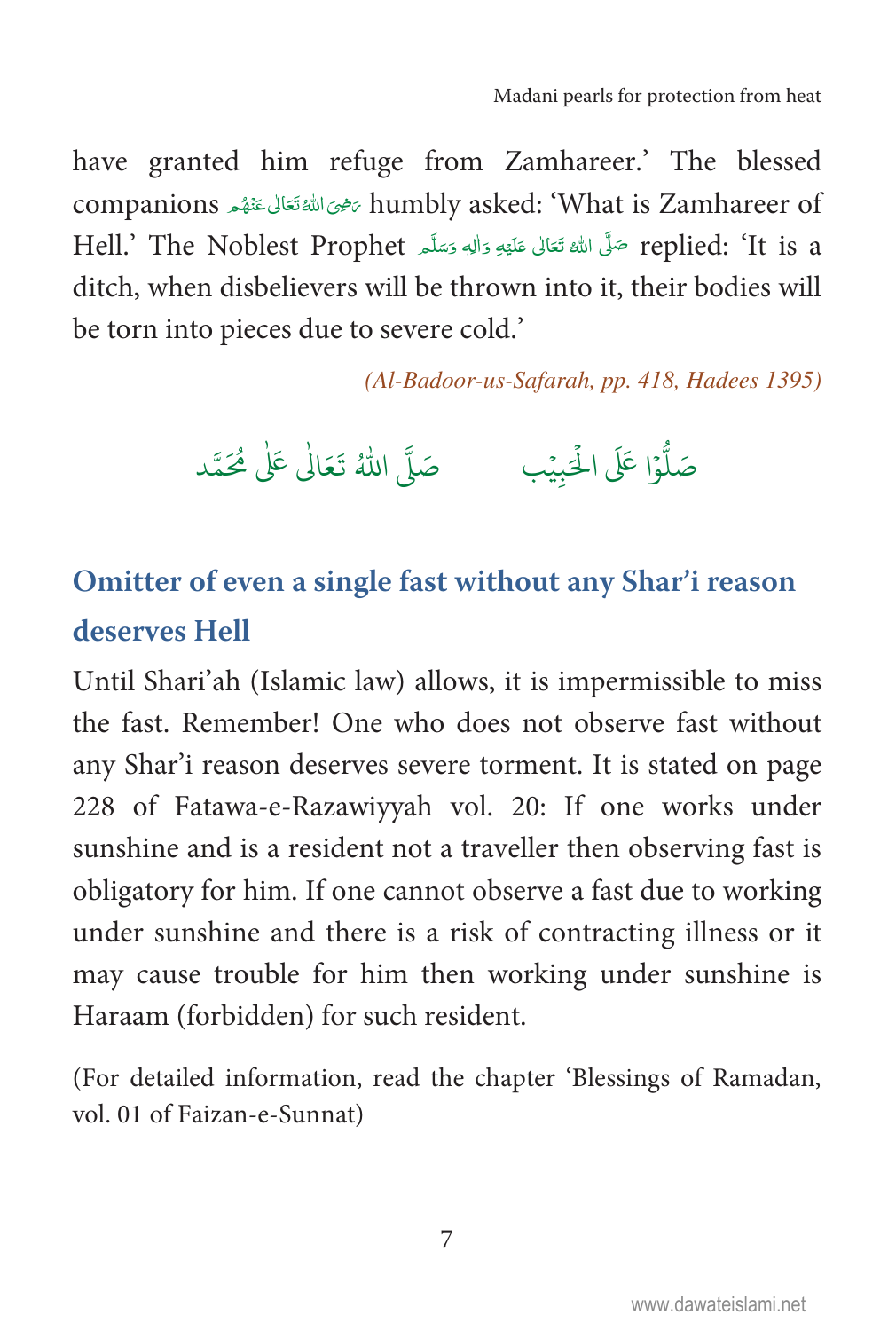#### <span id="page-13-0"></span>**Observed fasts in extreme heat (Parable)**

A'la Hazrat Imam Ahmad Raza Khan عَلَيْهِ يَحْمَةُ الرَّحْمَٰنُ mentioned parable on page 296 of Fatawa-e-Razawiyyah vol. 30: During migration, Sayyidatuna Umm-e-Ayman رَضِى اللهُ تَعَالَى عَنْهَا migration, Sayyidatuna Umm-e-Ayman A bucket of water fastened with blessed rope ascended from heavens. She drank from it satiating her thirst. For the rest of her life she never felt thirst again. After that, she would observe fast even in extreme heat but would not feel thirst.

(Tabqat-e-Ibn-e-Sa'ad, vol. 8, pp. 179)

Now three spiritual cures are presented which will make your fasting rather easy in hot temperature, النَّشَكَ عَالِقُكُمْ عَنْدَ عِنْهِ بِهِ

#### Three spiritual cures for intense thirst

- Recite Surah Al-Kausar only one time preceded by  $1_{-}$ 'أَعُوُذُ' and 'بِشمِ اللهِ' after Fajr Salah and blow on your hands thereafter pass your hands across the face. إِنْ شَكْءَاللَّه عَزَّدَجَلَّ . In the state of fast, you will be protected from the intensity of thirst.
- Keep reciting `يَا تَجَيْدُ from time to time in the summer 2. season. إِنْ شَبَاءَاللَّهِ عَزَّدَ بِنَ season. وَإِنْ شَبَاءَاللَّهُ عَزَّدَ بِنَا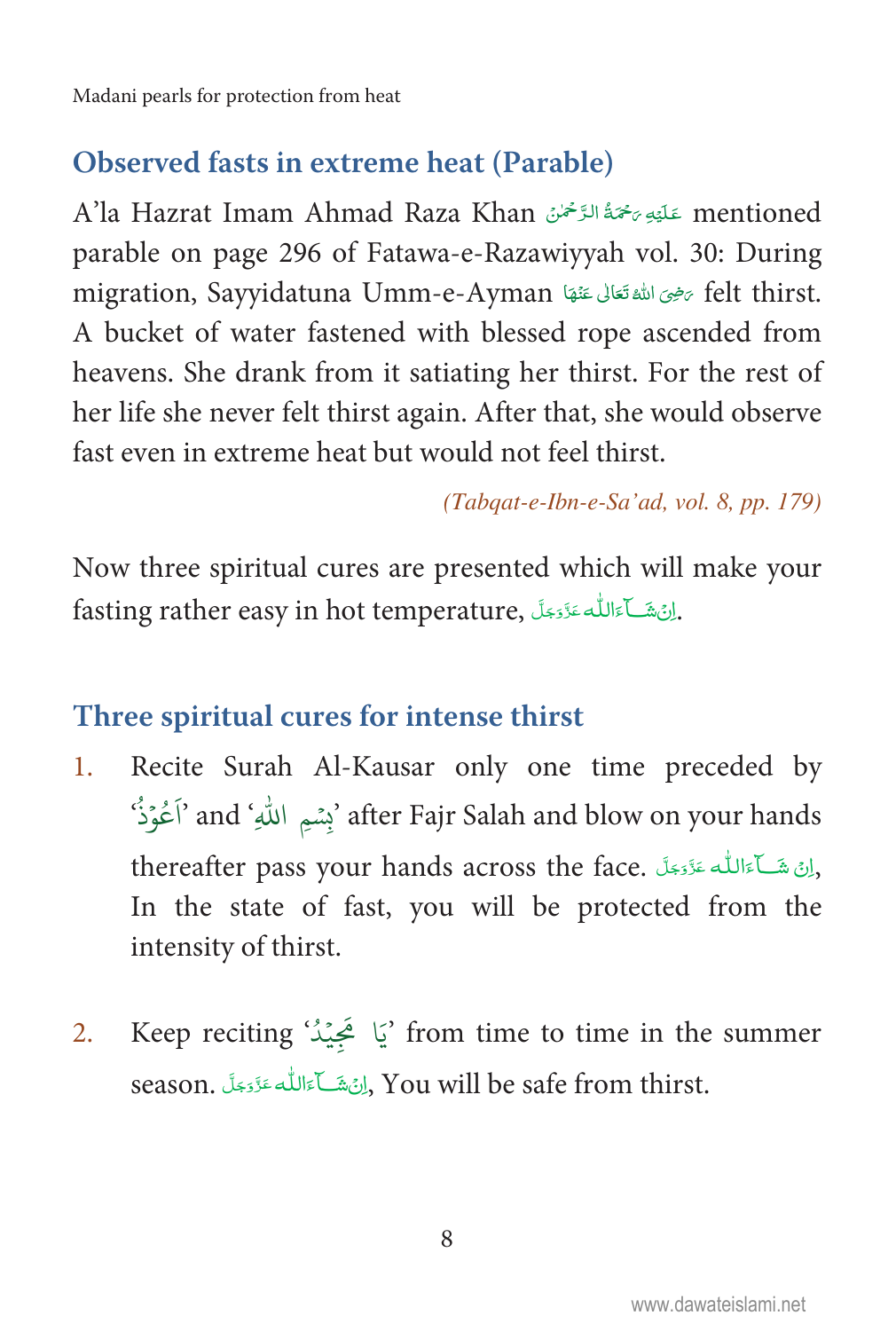<span id="page-14-0"></span>3. Recite 'يَا مَاجِدُ'  $10$  times in the summer season and blow on lemon water etc., and drink, إِنْ شَـآءَاللّٰه ءَدَّدَجَلَّ ,it will protect Ä from illness.

### **For protection from intensity of thirst in the state of fasting**

After having eaten food in Sahari time, chew a date and take a sip of water along with, shake both of them well in your mouth and swallow it after mixing it. In this way, eat three dates one by one, كَ ٱلْمَالِكُ عَزَّدَةَ ), in the state of fasting; you will be Ä protected from the intensity of thirst all day long.

#### **6 Domestic cures for sunstroke**

- ◆ Before going out in the sun, apply raw onions on the nails. (Remember! It is Haraam to enter the Masjid with foulsmell of raw onion or any other thing.)
- $\ast$  Rub the paste of unripe mango pulp on the soles of the feet.
- Take approximately 250 grams Baysan (gram flour) and mix it into 10 grams camphor in water and apply it on the body. It will give coolness and prevent prickly heat. (If camphor is not mixed, still, it can be beneficial but to a lesser extent)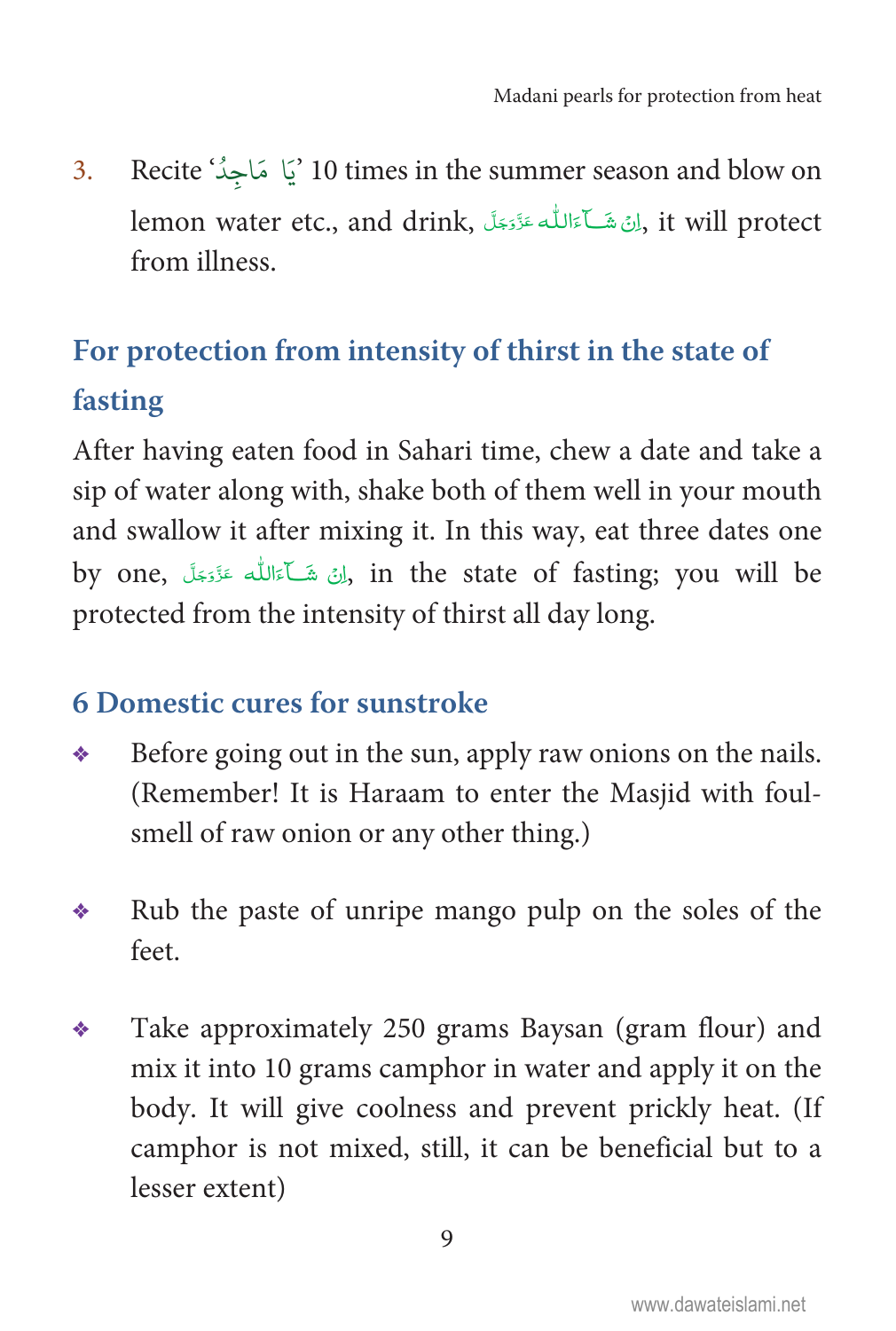- <span id="page-15-0"></span>**◆** Eat tomato sauce or coconut.
- Eating jaggery after meal in summer season prevents heatstroke.
- After coming from sunshine, mixing little onion juice into honey and licking it reduces the risk of heatstroke.

#### **Use spices having cool characteristics**

1. In summer, using spices having cooling characteristics instead of warm characteristics such as turmeric, dry coriander seeds, white cumin, cardamom, Dar cheeni (cinnamon), tomato, lemon, yoghurt, prune, Imli (tamarind), green coriander, pepper mint etc., are beneficial. If there is a need of adding spices with warm characteristics then use black pepper, green chillies and crushed red pepper etc., in a little amount.

#### **Use 'Ittriyat (fragrance) having cooling characteristics**

2. In summer season, using fragrances (having cooling characteristics or effects) for example 'Shamamat-ul-Amber' (ambergris) , 'Henna' (Henna flower) , 'Gulaab' (Rose), 'Sandal' (sandalwood), 'Motia'(Jasmine sambac), 'Khass', 'Kaywra' (Pandanus odorifer flower), 'Champa' (Magnolia) etc., are beneficial to wear on clothes. 'Musk', Kasturi, Oad, Amber, Saffron etc., are the fragrances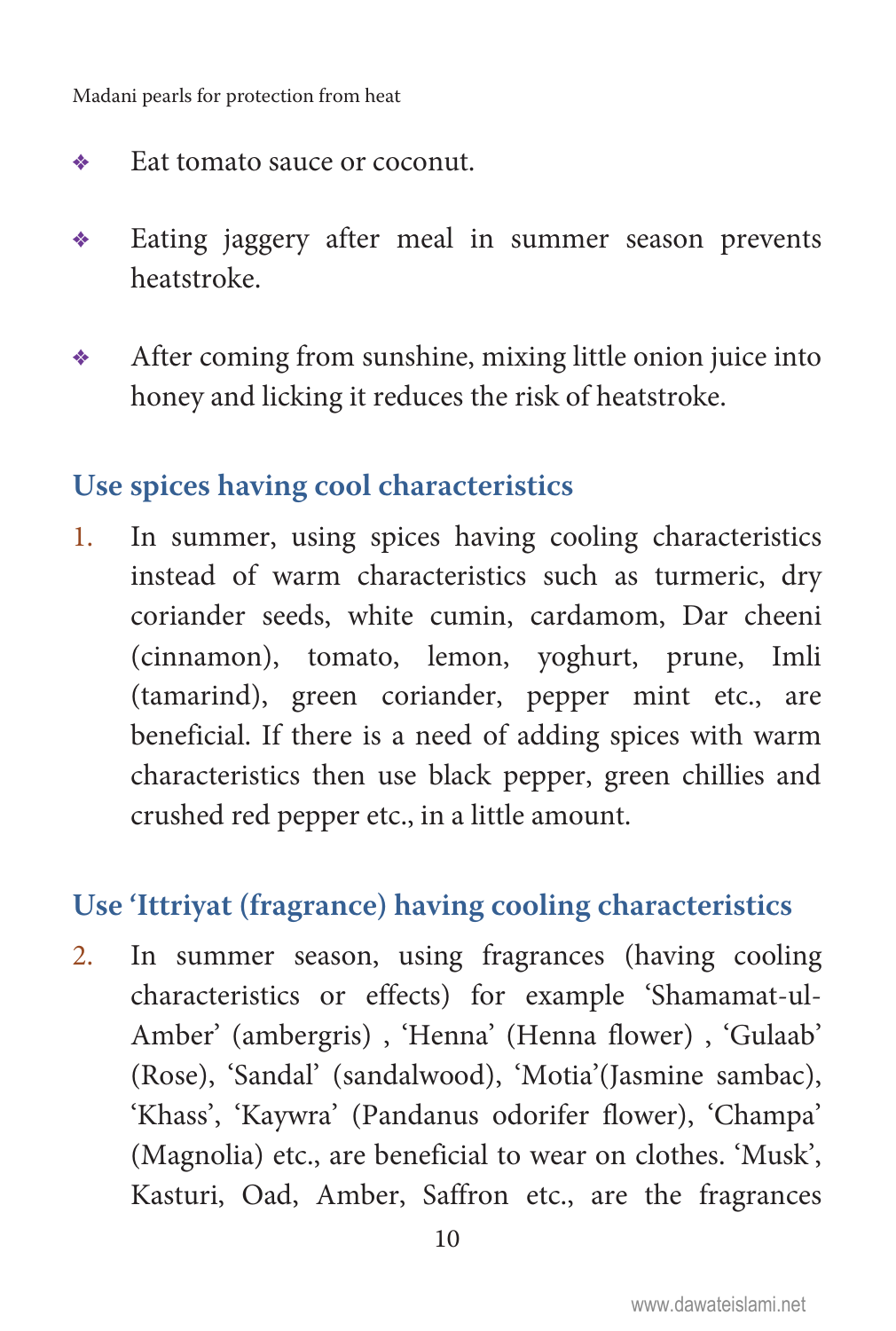<span id="page-16-0"></span>having warm characteristics. These should be used in the winter season. Remember! These effects and characteristics are of real fragrances. Adulteration of chemicals reduces the effects. (Islamic sisters should not use such fragrance which spread around)

#### **Tips for spending Ramadan with good health**

Eat half Tandoori bread (bread backed in clay oven) in Sahari time, if it is homemade bread then eat one or two as per need along with yogurt with little sugar and it is better to use it after mixing brown sugar with it. If it is suitable, eat half a kilo yogurt. Eat at least three dates in Iftar, some fruits, bread with simple gravy between Maghrib and Isha Salah. إِنْ شَكْءَاللَّه عَدَّدَجَلٌ. Ä you will stay fit and healthy in the entire blessed month of Ramadan and you will like to perform Taraweeh Salah, recite glorious Quran and worship with devotion.

#### **Rice is beneficial in summer season**

Rice has a cooling effect. It provides coolness to body in the summer season when eating it daily. Eating vegetables with rice is more useful. Yogurt and rice porridge are the excellent food of summer season. Remember! Spicy and tasty Biryani cooked in cauldron is harmful to health. Rice boiled in the water is appropriate to eat.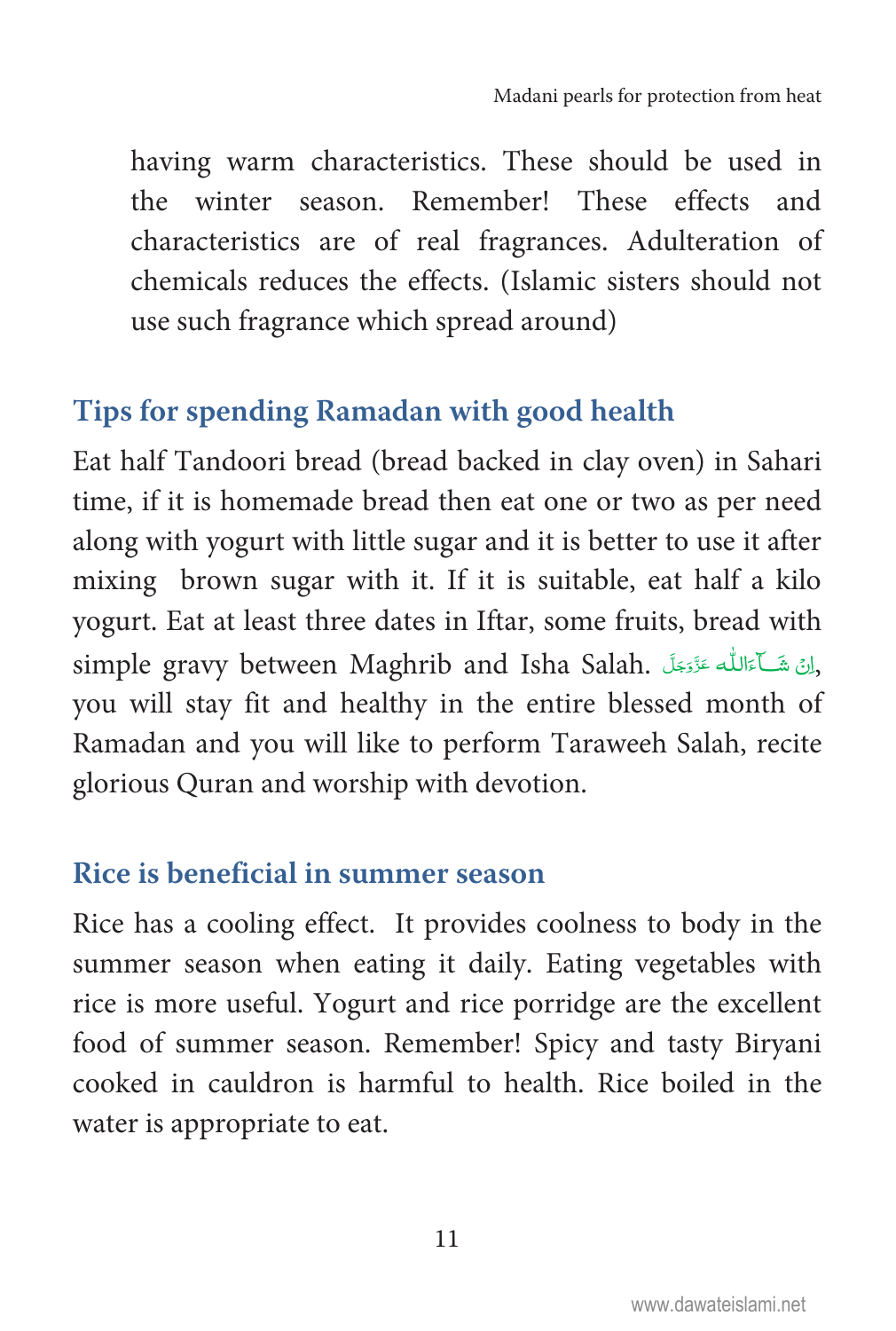### <span id="page-17-0"></span>**Delicious cold drink for safety from the heat and heatstroke**

As per need take some unripe mangoes, remove peelings and place it on stove with water, after a few boilings the unripe mangoes will melt, remove the mango seeds after rubbing and pressing and grind all the pulp by the grinder, a thick drink will be prepared. Mix sugar (brown sugar is better) in double quantity and place it on the stove and boil it so that it may dissolve. For making it cold, fill it in the bottles. In the month of Ramadan in Sahari and Iftari time, drink this delicious drink. كَ أَءَالله عَدَّدَجَلَ it will protect from heat and sunstroke. Ä

#### **Tip for overcoming weakness**

Take two spoons of sugar (brown sugar is better) and one spoon white salt, boil them in a half kg of water. Drink it in Iftar time after it gets cold. كَ عَائِلُه عَزَدَجَلَ it will overcome body Ä weakness causing due to the shortage of water. This water is also beneficial for overcoming the weakness of the patients. (High blood pressure and diabetic patients should act according to the suggestion of doctor)

#### **Treatment for prickly heat**

If you start developing prickly heat, eat 11 small fresh sprouts of Margosa (Neem) for 7 days and if you are suffering from severe prickly heat rashes then eat it with water for 40 days on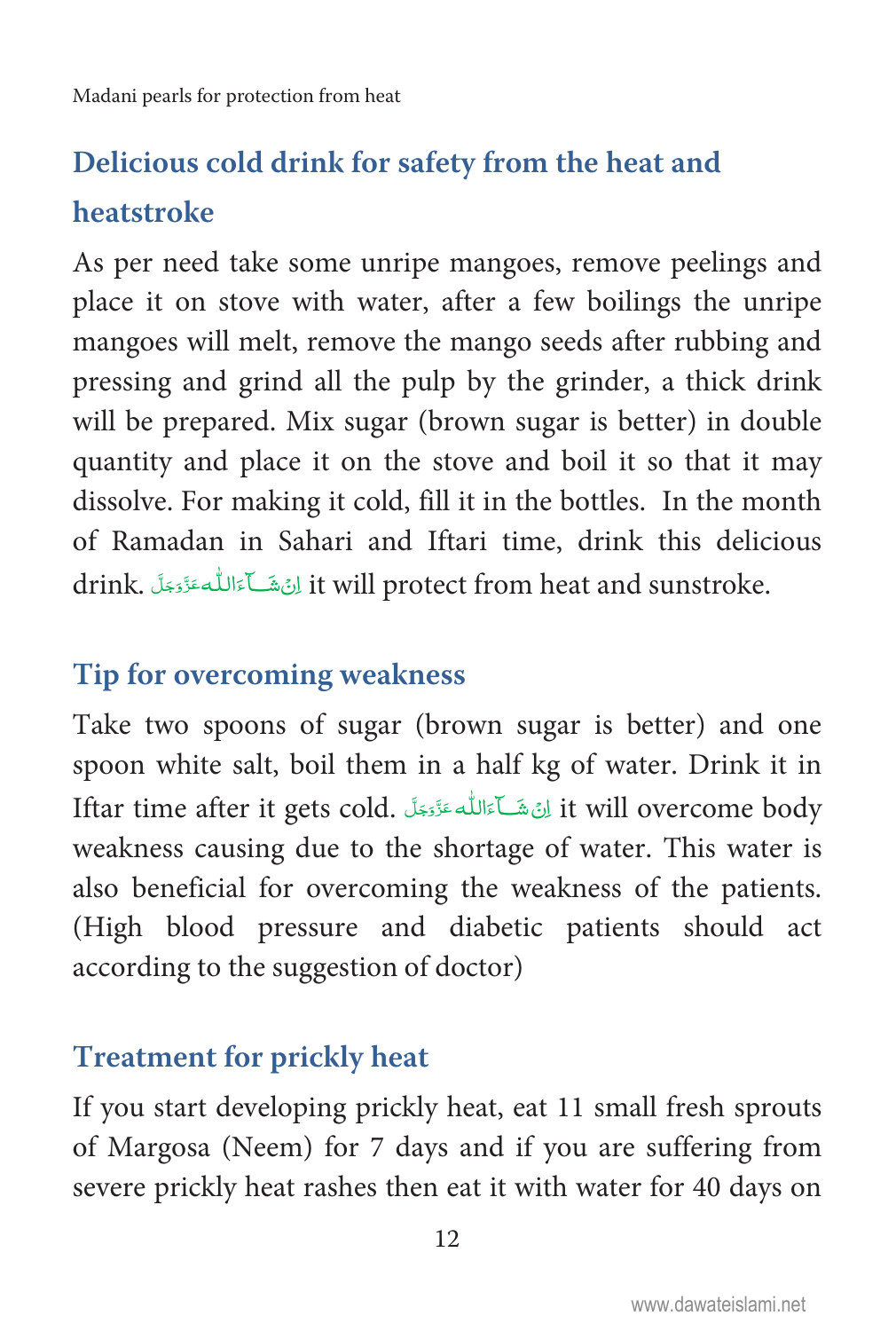<span id="page-18-0"></span>an empty stomach (i.e., before breakfast). إِنْ شَـَآءَاللَّه عَزَّدَ َلَّهِ. prickly Ä heat rashes, pimples, acne and small raised spots will be removed. If one completes this 30-day course prior to the beginning of summer, إِنْ شَـآءَاللّٰه عَزَّدَ ۖ أَنْ اللهُ عَلَيْهِ ﴾ beginning of summer, إِنْ شَـآءَاللّٰه Ä heat rashes etc. (Gharaylu Ilaaj, pp. 44)

#### **Treatment for menstrual blockage**

If a woman experiences menstrual blockage due to warm and dry climate, she should mix small spoon of watermelon seed kernels and a spoon of honey in a cup of aniseed water and drink it in the morning and evening. أَيْ شَكَآءَاللَّهُ عَذَوَءَلَ Ä beneficial. Drink water abundantly and if possible drink 12 glasses of water daily. (Gharaylu Ilaaj, pp. 102)

#### **25 colourful Madani pearls for protecting from heat**

- 1. Keep your eye brows moist with water as much as possible. كَ شَكَآءَاللَّه عَذَدَجَلَ possible. أَيْنَ شَكَآءَاللَّهَ Ä summer heat, intensity of thirst, depression and headache.
- 2. Reduce the use of stove.
- 3. Wear white or light-colour and loose-fitting clothes. (How great it is if Islamic brothers wear Sunnah conforming white clothes)
- 4. Keep a small towel with you every time so that it could be put on the head after dipping into the cold water.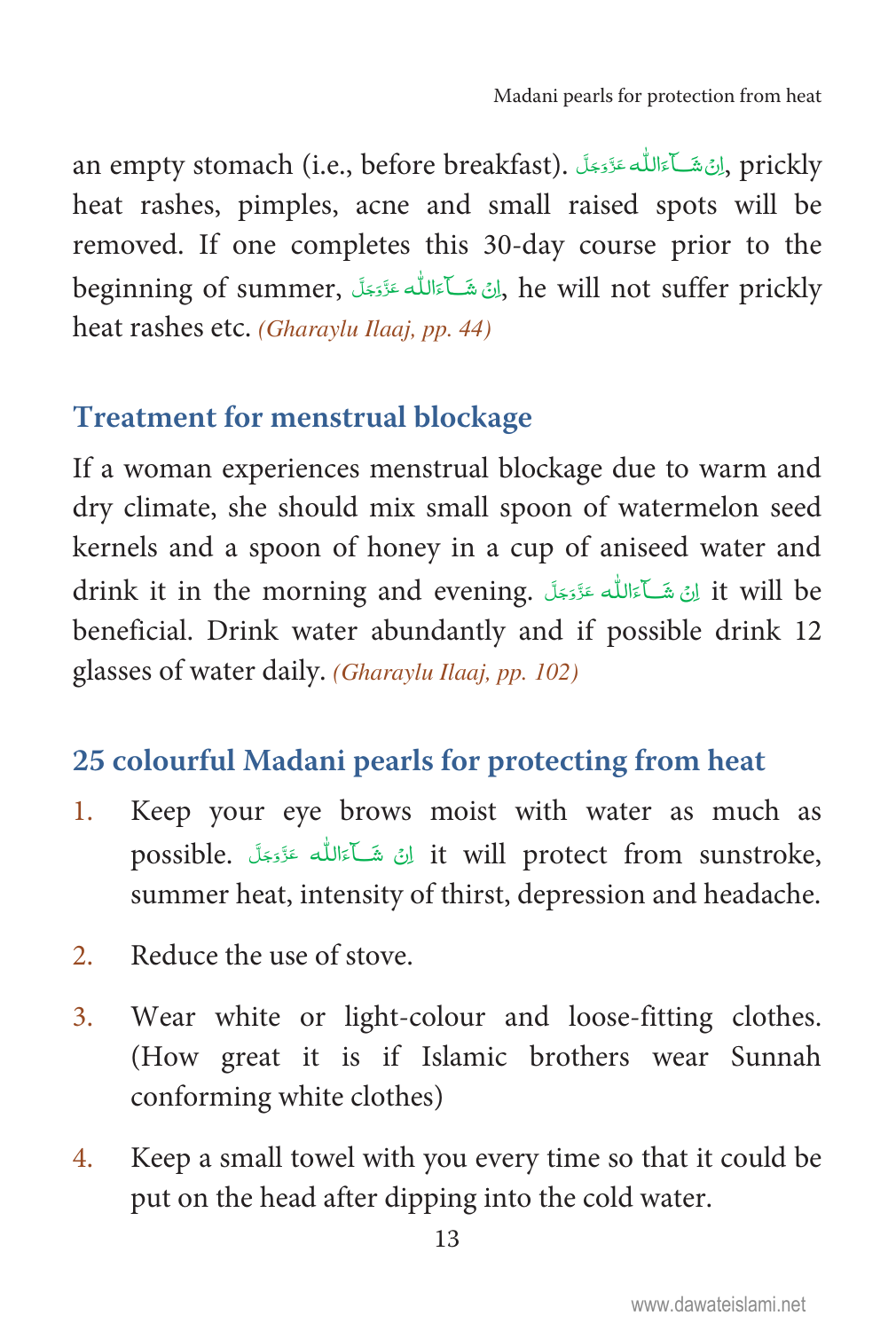- 5. It is better to avoid any hard work. Disease does not regard for any compulsion.
- 6. It is highly beneficial to take bath twice a day.
- 7. Use of sunglasses when leaving outside exposing to sunshine protects eyes from the intensity of the heat.
- 8. When you go outside, keep a piece of onion in your hand or pocket, tie it around the neck of the children, اِنْ شَكْءَاللّٰه Ä all of you will stay safe from heatstroke.
- 9. Be careful, not to expose yourself to direct sunshine and spend especially the hottest part of the day between 11 am to 3 pm under any shade. Islamic brothers who go to Masjid for Zuhr Salah should cover their head and neck with any cloth and if possible they should carry umbrella. (ٱلۡحَمۡدُ لِلّٰه عَزَدَجَلَ) those who wear Imamah, their heads are already covered and their necks remain hidden. Having white chador (cloak) on the head increases the benefits)
- 10. Keep a wet towel on the head during the load shedding, use hand fan and keep pouring water on the body.
- 11. Whether you feel thirst or not, drink at least 12 glasses of water daily if possible. Drink 14 glasses of water. (The water contained in the food is also included in the abovementioned quantity of glasses, for example if you take 10 glasses of water and the water equal to 2 glasses also went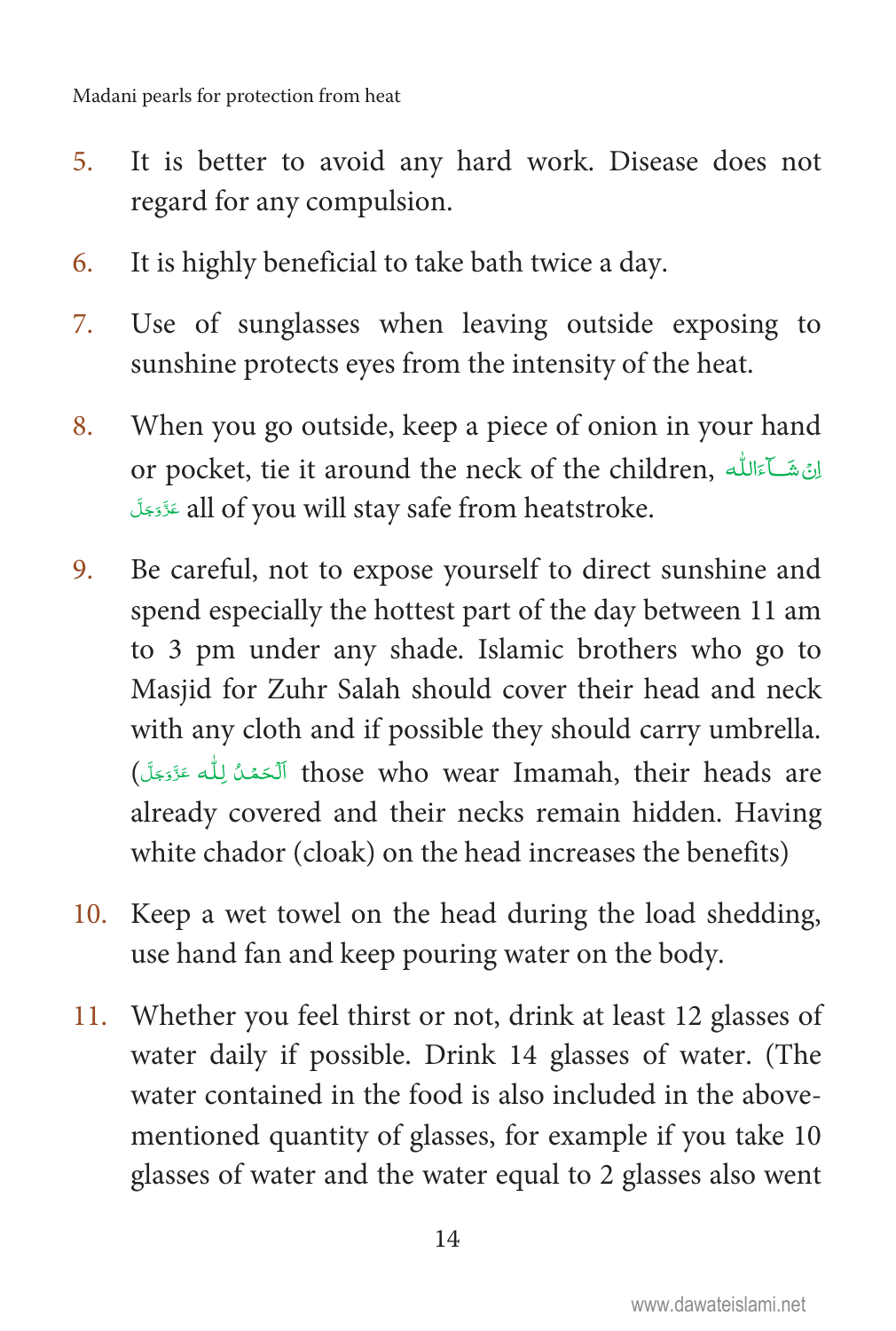into the stomach through other food and fruits, in this way you have taken 12 glasses of water.)

- 12. Use ORS to maintain the balance of water and body salt. Patients with high blood pressure should follow the instruction of doctors.
- 13. Drink juice of Sattoo (a blend of cereal powder and flour), cucumber juice, coconut water, pure juice of sugarcane, water mixed with honey, lemon water and salted butter milk.
- 14. Drinking buttermilk mixed with black salt and ground carom seeds reduces the heat and weight as well.
- 15. Reduce the use of tea, coffee, boiled eggs, excessive sweet drinks, excessive sweet dishes, cold drinks, food containing excessive oil and ghee as little as possible even the food which take enough time to digest moreover caffeine items such as chocolate etc.
- 16. Buying cheap drinks and Gola Gandas (Ice-based dessert made of finely crushed ice) is equivalent to buying diseases by paying price.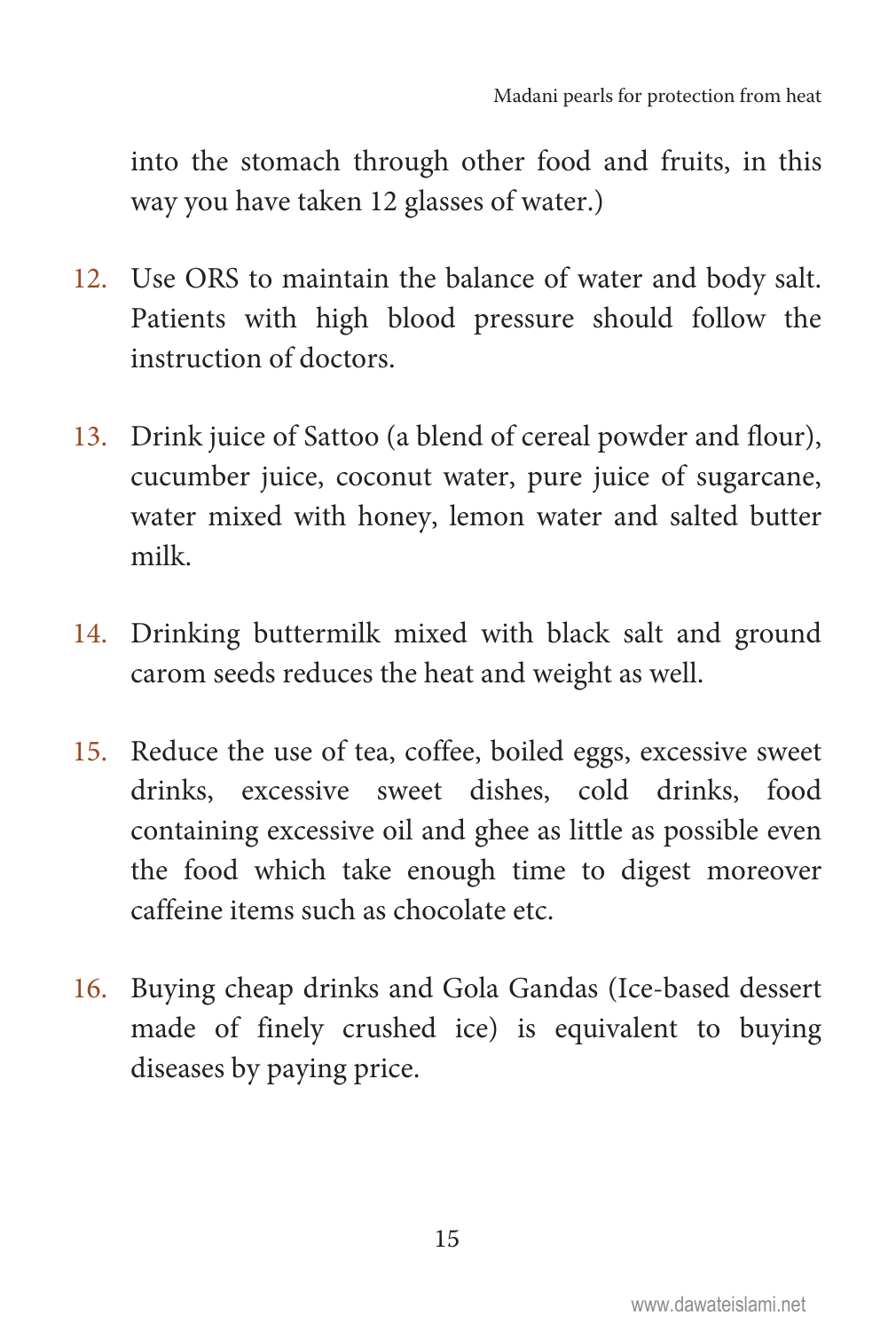- 17. It is harmful to drink cold water immediately after coming from blazing sunshine in the state of sweating abundantly.
- 18. Increase the use of vegetables such as pumpkin, aubergine, beetroot and radish etc.
- 19. Increase the use of water and yogurt in Sahari and Iftar timings.
- 20. In summer season, mango, peach, apricot, guava, melon and watermelon not only provide energy to the body but also removes the body heat of stomach and liver; moreover, consume other seasonal fruits abundantly.
- 21. Eat simple and light diets; reduce the use of Phayni (dessert) and spicy fried items even keep away from these things. لِكَ شَكَاءَالله عَذَدِهَلَ, you will reveal its benefits yourself Ä and it will make fasting and other acts of worship of the blessed month of Ramadan easy.
- 22. Eat less diet in Sahari and Iftar times.
- 23. Avoid sleeping on foam mattresses.
- 24. The most at risk are older people and small children, they need more protection from the heat.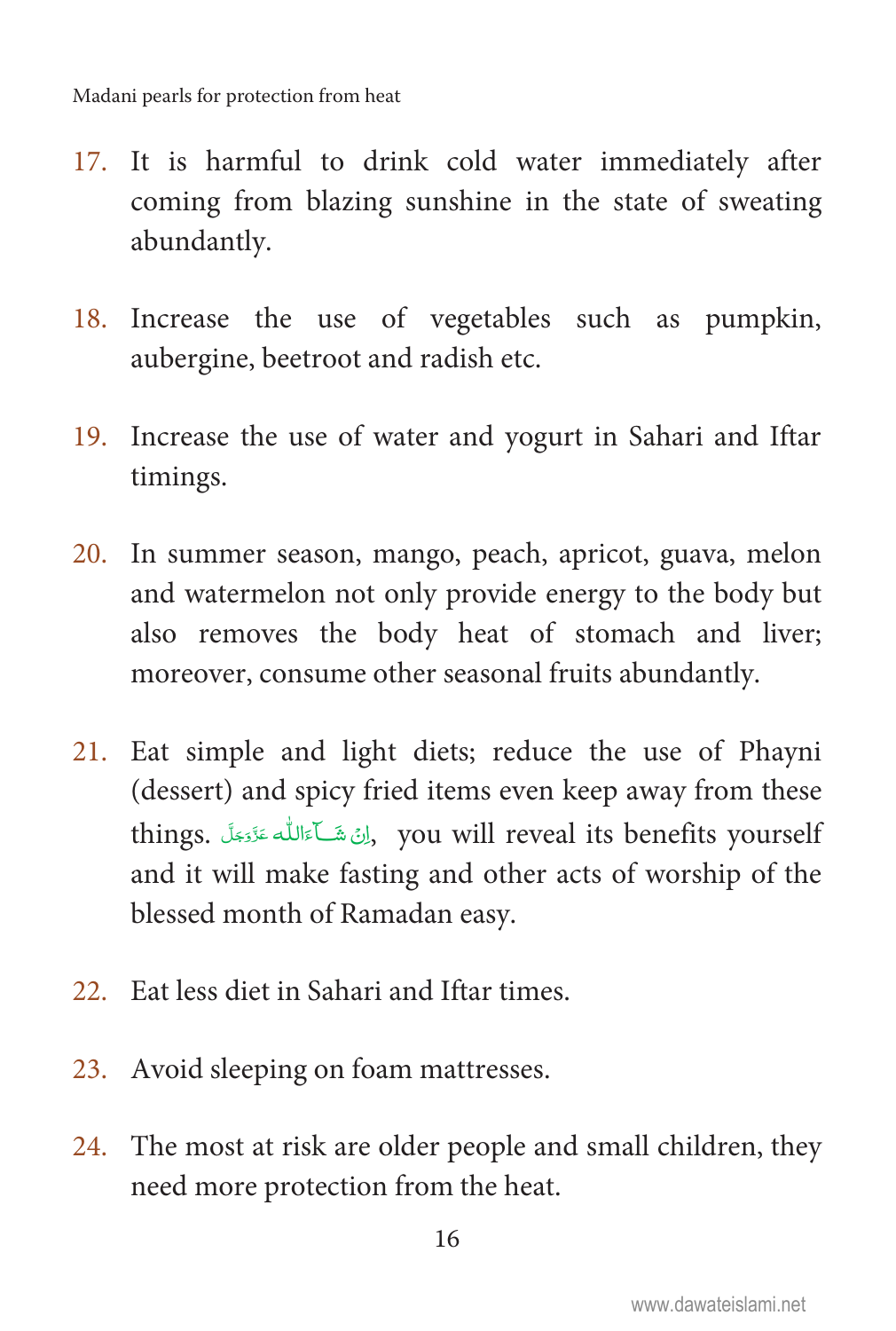<span id="page-22-0"></span>25. While showing kindness, provide protection to your cattle and chickens etc., from the heat.

#### **Mango (The king of fruits)**

(25 Madani pearls of mango)

The summer season fruit mango is an excellent blessing of Allah حَزَّدَجَلَّ and it carries numerous benefits. Ä

- Mango makes new blood cells. It provides strength to intestines, stomach, kidney, urinary bladder and nervous system. It is good for acidity however carbide-ripened mangoes may increase acidity instead of decreasing it. One who suffers from sleeping disorder should eat a mango followed by a glass of milk. كَأَمَالِكُمْ عَنْدَجَلَ ,he will fall Ä asleep.
- Consuming mango is useful for the cardiac and cancer patients.
- Mango causes obesity.
- Mango prevents constipation.
- Drinking Lassi (a yogurt based drink) or eating little Jamons (Syzygium cumini) after having eaten mangoes removes its warm effects.
- If milk causes gas, add small amount of ginger.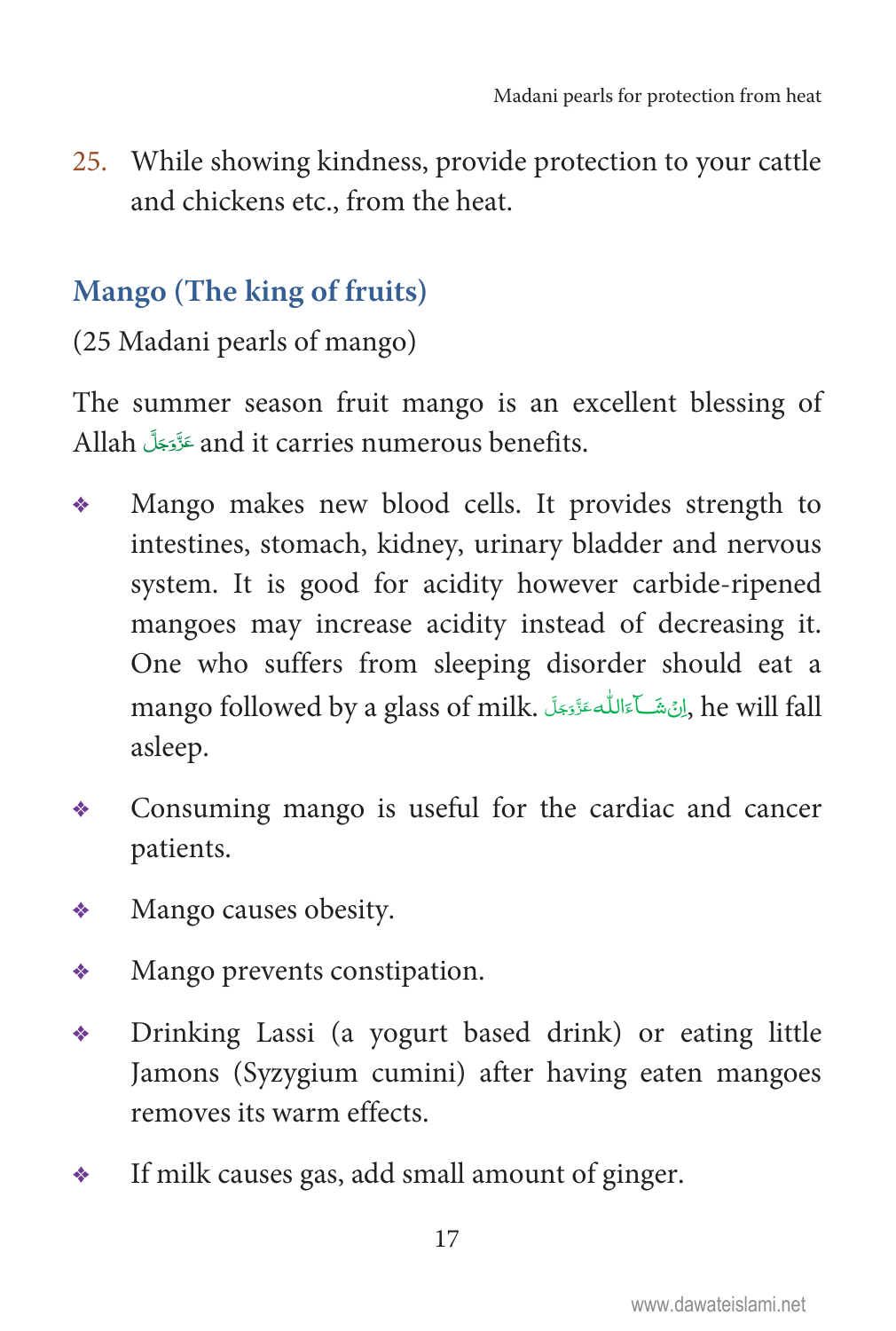- If a pregnant woman is being fed a little fresh and sweet pulp of mango daily. أَيَّ شَكَآءَالله عَذَوَجَلَ baby will be born Ä healthy.
- Breast feeding women should eat mango daily as it increases milk.
- Mango quenches the thirst.
- $\bullet$  Sucking off the pulp of the mango is better than eating it by slicing.
- Drinking Kachhi Lassi (i.e., yogurt based drink mixed with water) followed by eating mangoes is beneficial for the vision and the body weakness.
- Always use mangoes after getting them cold
- Eating mangoes without getting them cold may cause boils on the body and may cause eye diseases too.
- Eat mangoes in small quantity.
- Eating mangoes in excess may cause the weakness of liver and the disease in which one suffers stomach bloating and intense thirst.
- Eating 3 grams finely grind kernels of dried mango seed with water is beneficial in treating motions.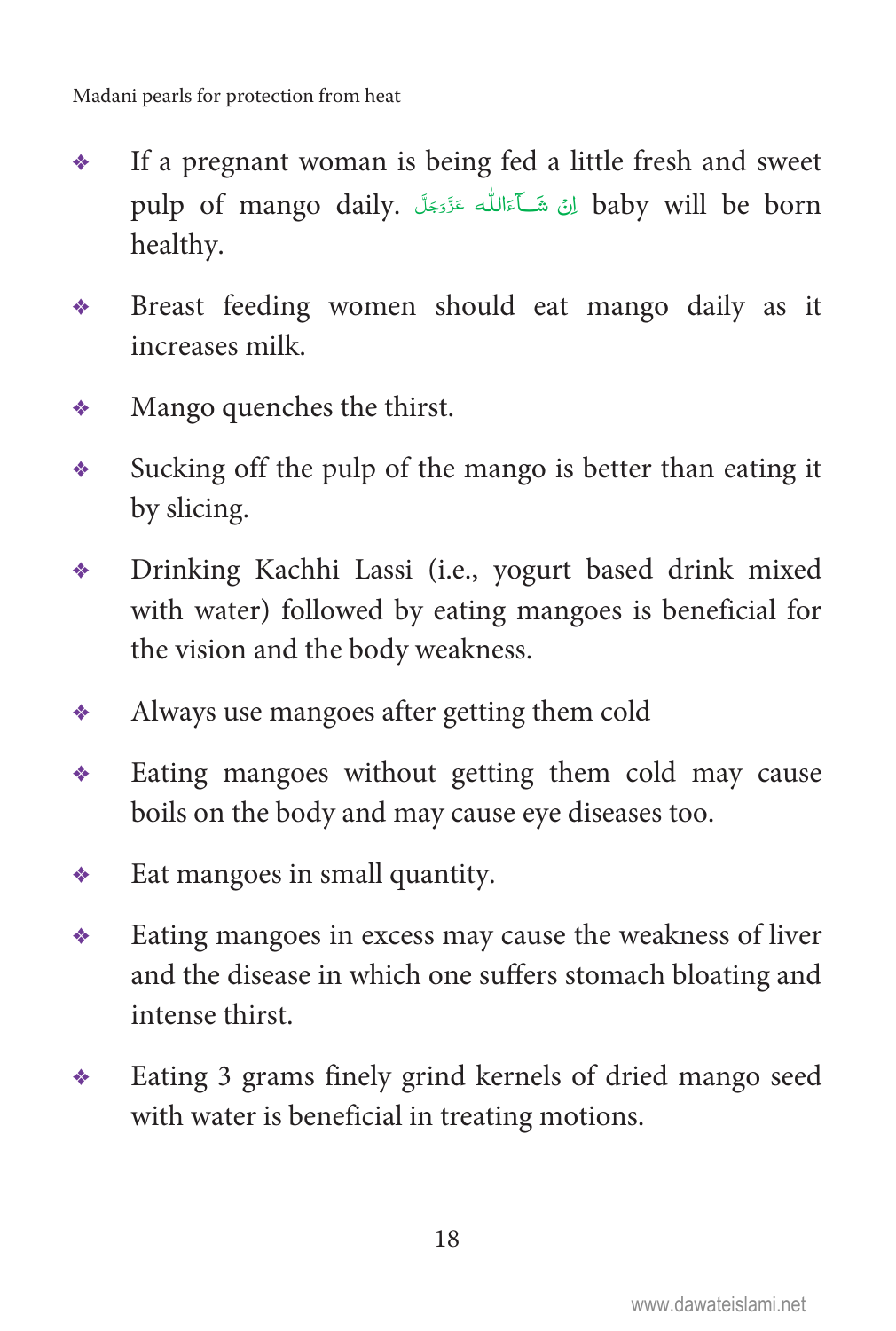- If women have heavy menstrual bleeding then eating one spoon powder of the kernels of dried mango seed in the morning and evening will benefit immensely لِنْ شَكَآءَاللّٰه عَزَّدَمَلْ, This cure is also useful for bleeding piles Ä (haemorrhoids)
- Grafted mango is heavy for stomach and it digests slower. (It has many kinds such as Saroli, Langra, Chonsa and Sindhri etc.)
- Short-tempered and phlegmatic people should not eat mango on an empty stomach, it damages stomach and causes heat.
- $\bullet$  Sour mango causes damage to the teeth and throat; it may lead to flu and damage blood.
- Mango helps increasing the urine.
- The chemical called 'Carbide' is used for artificially ripening mangoes and other fruits. Therefore, use after dipping them into the water for a while then washing them properly because even a small quantity of carbide may lead to the risk of cancer too in addition to other diseases if it is swallowed.
- Wash the mangoes properly for its gum (adhesive substance) is cleaned otherwise it may cause throat irritation.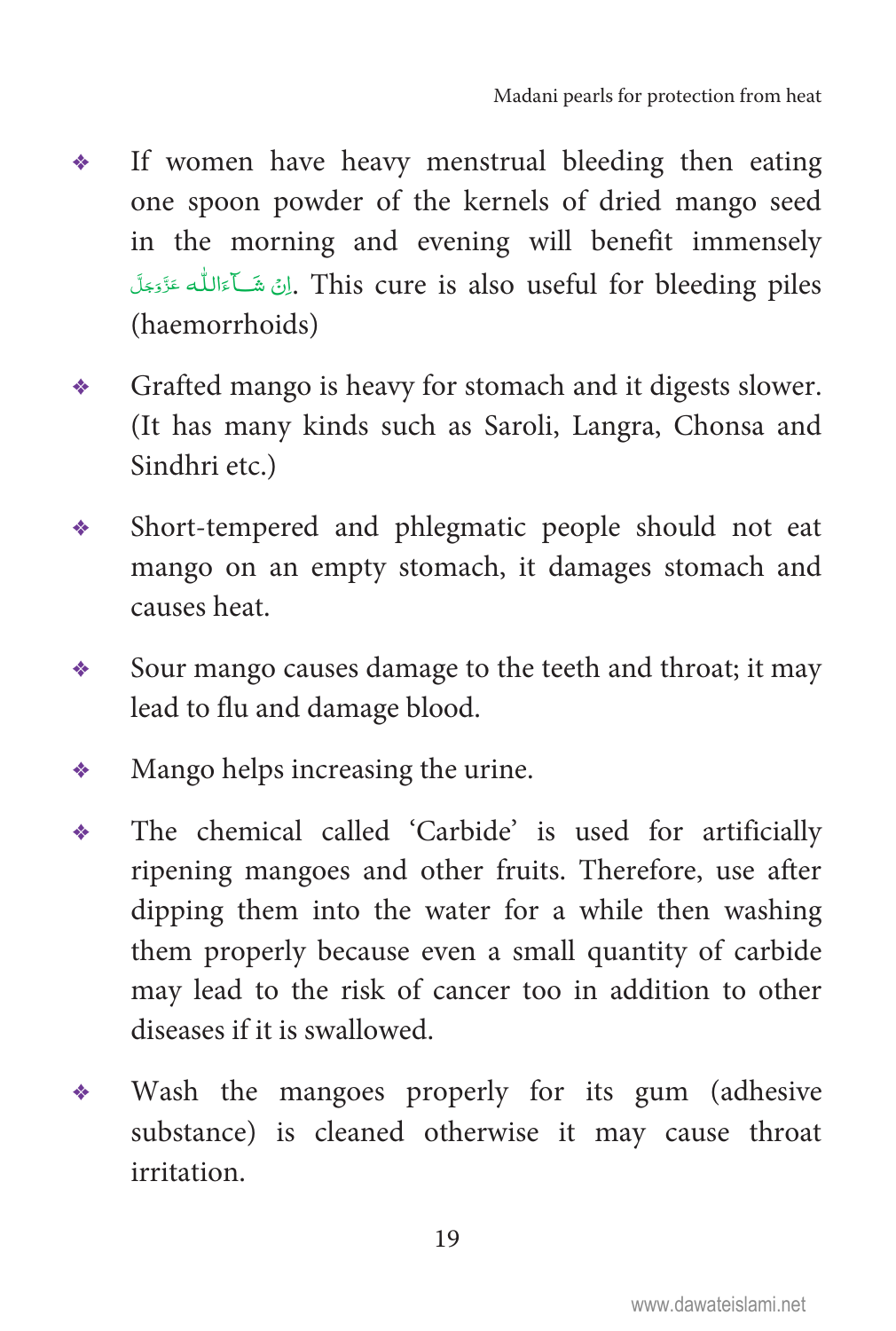<span id="page-25-0"></span>Patients of high blood pressure should not eat mangoes 泰兰 without doctor's advice.

صَلُّوْا عَلَى الْحَبِيْبِ مَلَّى اللَّهُ تَعَالَٰى عَلَٰى مُحَمَّد

#### 25 Madani pearls of watermelon

has سُخْمَةُ الله تَعَالَى عَلَيْهِ الله عَلَيْهِ A'la Hazrat Imam Ahmed Raza Khan ٠ quoted: 'Eating watermelon before meals washes the stomach and removes the disease from its root.'

(Fatawa-e-Razawiyyah, vol. 5, pp. 442)

- Finely grind the black pepper, black cumin and salt and ٠ store it in a bottle and sprinkle it on watermelon, in this way, it will also increase the taste of watermelon and it will prove to be the best medicine for digestion as well as it will stimulate appetite.
- Identification of sweet water melon: If there is round ◈ spots on the entire peeling or stripes all around then the darker the green colour, the sweeter and redder it will be لِنْ شَبِّ اللَّهِ عَزَدَجَلَ If thumping watermelon lightly produces a hollow sound then it is the sign of excellent and ripe piece.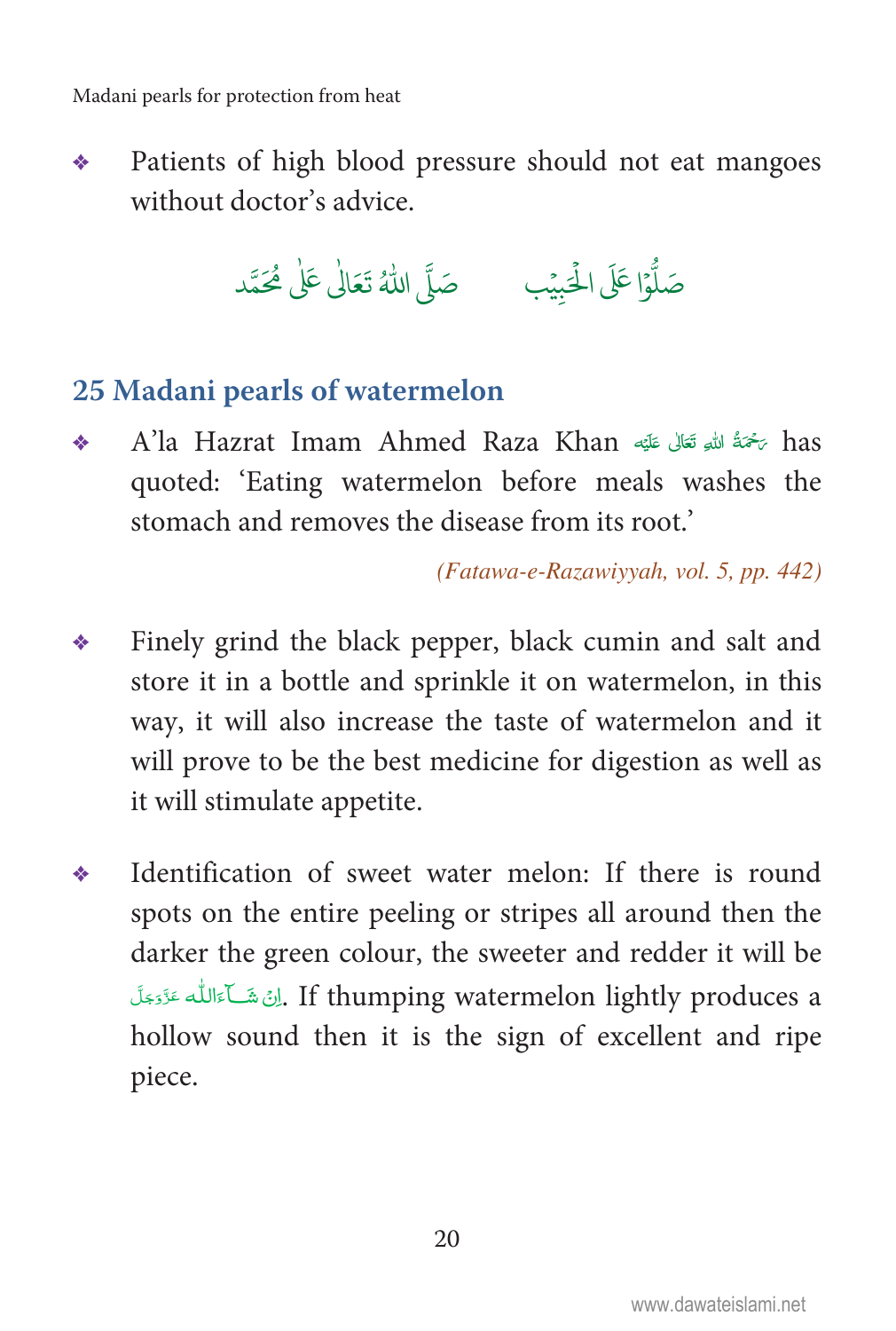- If a pregnant woman eats 125 grams watermelon mixed with honey daily, by the mercy of Allah حَرَّدَجَلَّ she will give birth to a healthy baby.
- Watermelon contains minerals such as glucose, phosphorous, carbohydrates, natural sugar, vitamins (A, B), Iron, potassium, calcium and the flesh generating ingredients.
- Those patients who are suffering urine irregularities should eat watermelon as it cleans the urinary bladder
- Watermelon is best for bladder pain and infection.
- Watermelon strengthens the heart and removes the heat of liver, bladder and kidney.
- Watermelon relieves the burning sensation of hands and feet. If one suffers any pain or discomfort at the part of navel or around it then the use of watermelon is of great advantage. It also soothes stomach inflammation.
- Whether it is a day or night, do not drink water straight after eating watermelon and sleeping immediately after eating watermelon may cause cholera.
- Phlegmatic people, the patients of stomach disease, the patients suffering muscle pain, the patients suffering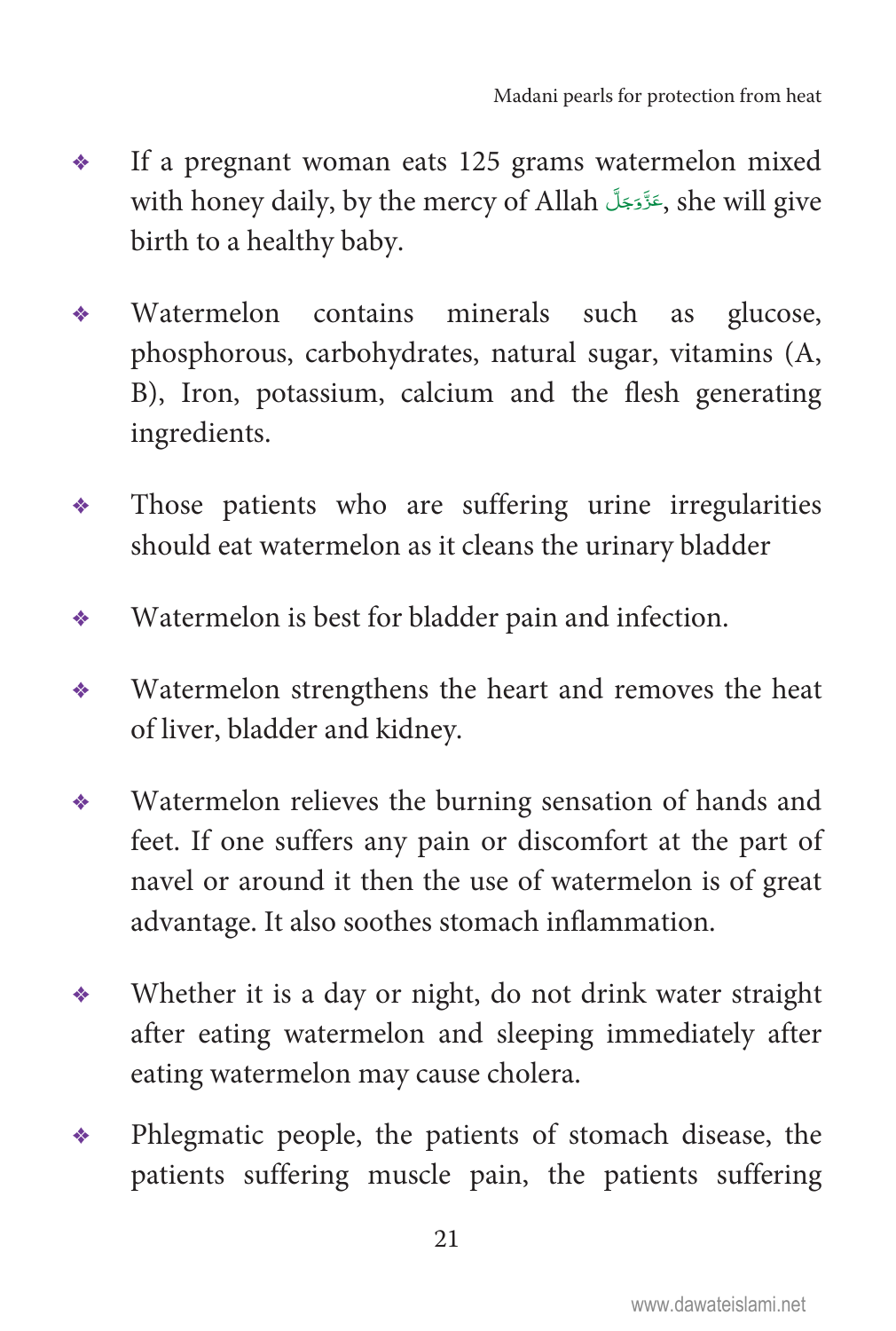frequent urination and the diabetes patients should not use watermelon.

- Consuming of the peelings of the watermelon by the milking animals increases their milk and they become fat.
- Consuming watermelon at Sahari time prevents thirst during fasting.
- Watermelon suits short tempered people particularly in Ramadan.
- Watermelon helps treat fever caused by excessive heat.
- Never eat rice the day when you have already eaten watermelon.
- Watermelon dissolves renal and urinary bladder stones.
- In the blessed month of Ramadan, eat watermelon with the gap of 2 hours after having eaten food in Iftar time.
- Watermelon makes one fat.
- Watermelon refreshes the heart. It purifies the blood and removes the acidity and heat of the blood.
- Watermelon is an excellent diet for the patients suffering from typhoid.
- Eating a small quantity of watermelon in Sahari saves one from heat and sunstroke.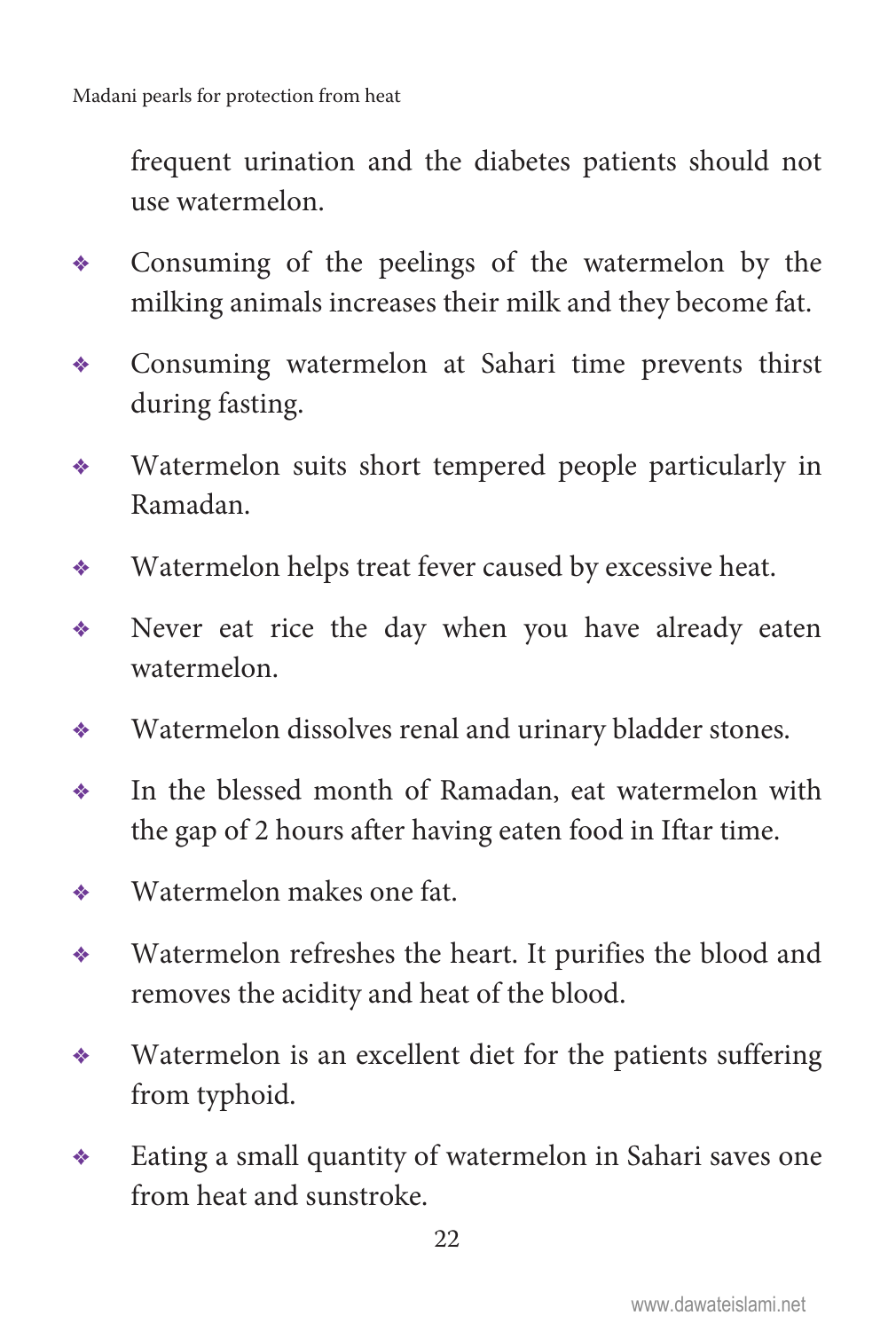- <span id="page-28-0"></span>To remain safe from various diseases, it is necessary to eat ÷ watermelon in the summer season.
- Watermelon is an excellent diet for anaemia, liver ÷. weakness, indigestion and toxins in the blood as well as it removes vapour (i.e., those vapours which move upward to the brain and causes body temperature to rise).
- Use of watermelon in the blessed month of Ramadan in ٠ it will not ; إِنْ شَكَآءَاللَّه عَزَّدَ عِلَّ summer season is extremely useful only overcome the shortage of water but also restore your energy and let not stimulate the thirst all the day long.



#### **Apricot**

According to the medical researchers, whether apricot is a fresh or dried, it carries surprising benefits with it as well as it is a kind of fruit which is full of nutrition. Its use for the diseases such as eyes, intestines, fever and cancer is beneficial. Along with plenty of vitamins and minerals, apricot contains potassium, iron and beta-carotene abundantly.

#### 14 Madani pearls of 'Apricot'

Apricot generates energy in the body. ٠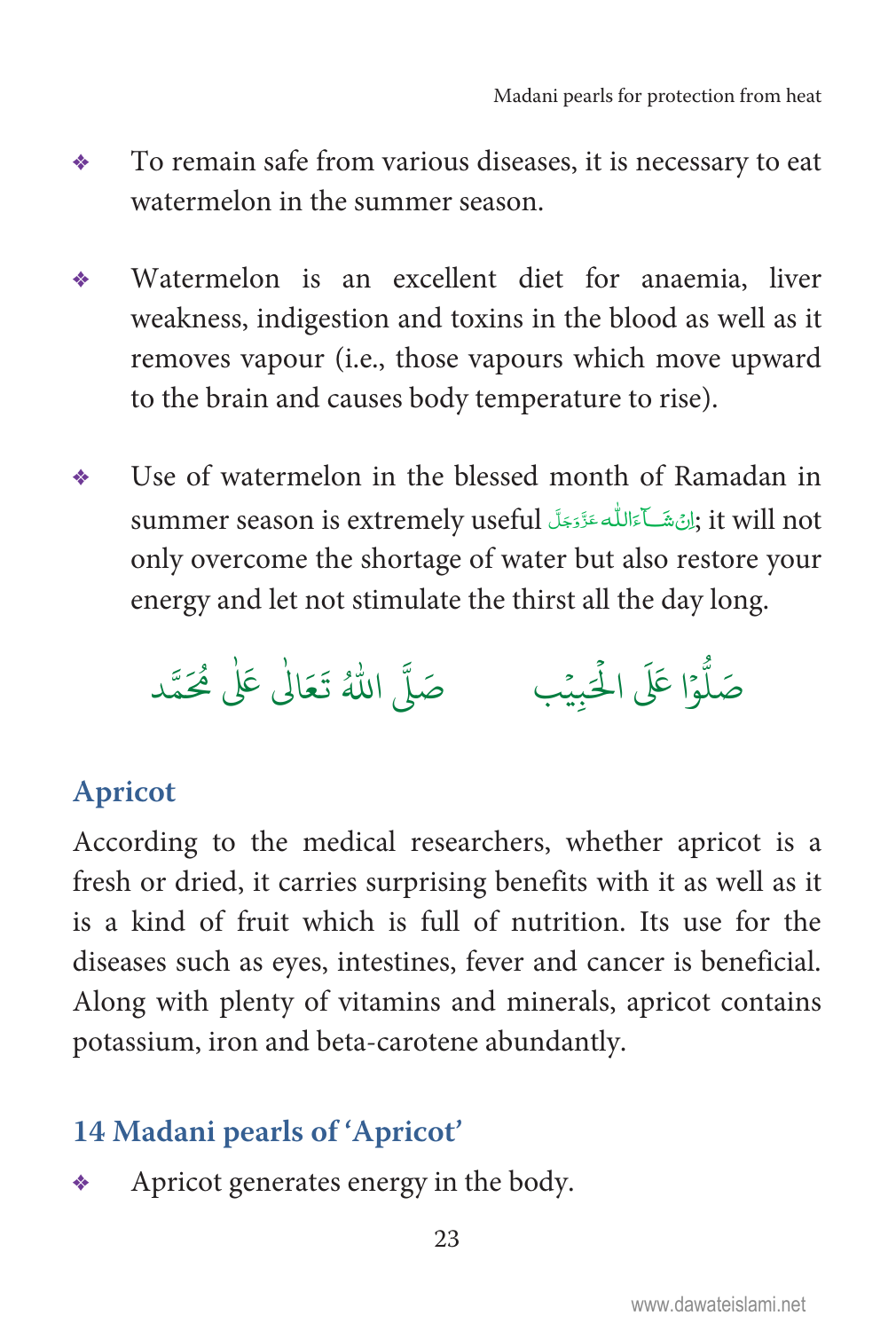- Some physicians suggest that apricot prolongs life.
- Apricot relieves constipation.
- Apricot digests food quickly.
- Apricot prevents belching.
- Apricot removes the hardness of liver.
- Apricot is beneficial for stomach irritation and piles.
- $\bullet$  In the state of fever (caused by heat), after having taken apricot, drinking hot water mixed with honey brings about vomiting and as a result fever subsides.
- Consuming 10 fresh or dried apricots with normal water daily is beneficial for flu, bad cold and throat irritation as well as it removes foul smell.
- Apricot Jam provides strength to the heart, liver and stomach.
- Apricot seeds (almonds) should not be thrown away. They are eaten.
- The advantages of the apricot kernels are like the kernels of almonds. Kernels of almonds are more useful whereas the apricot seeds are beneficial for stomach.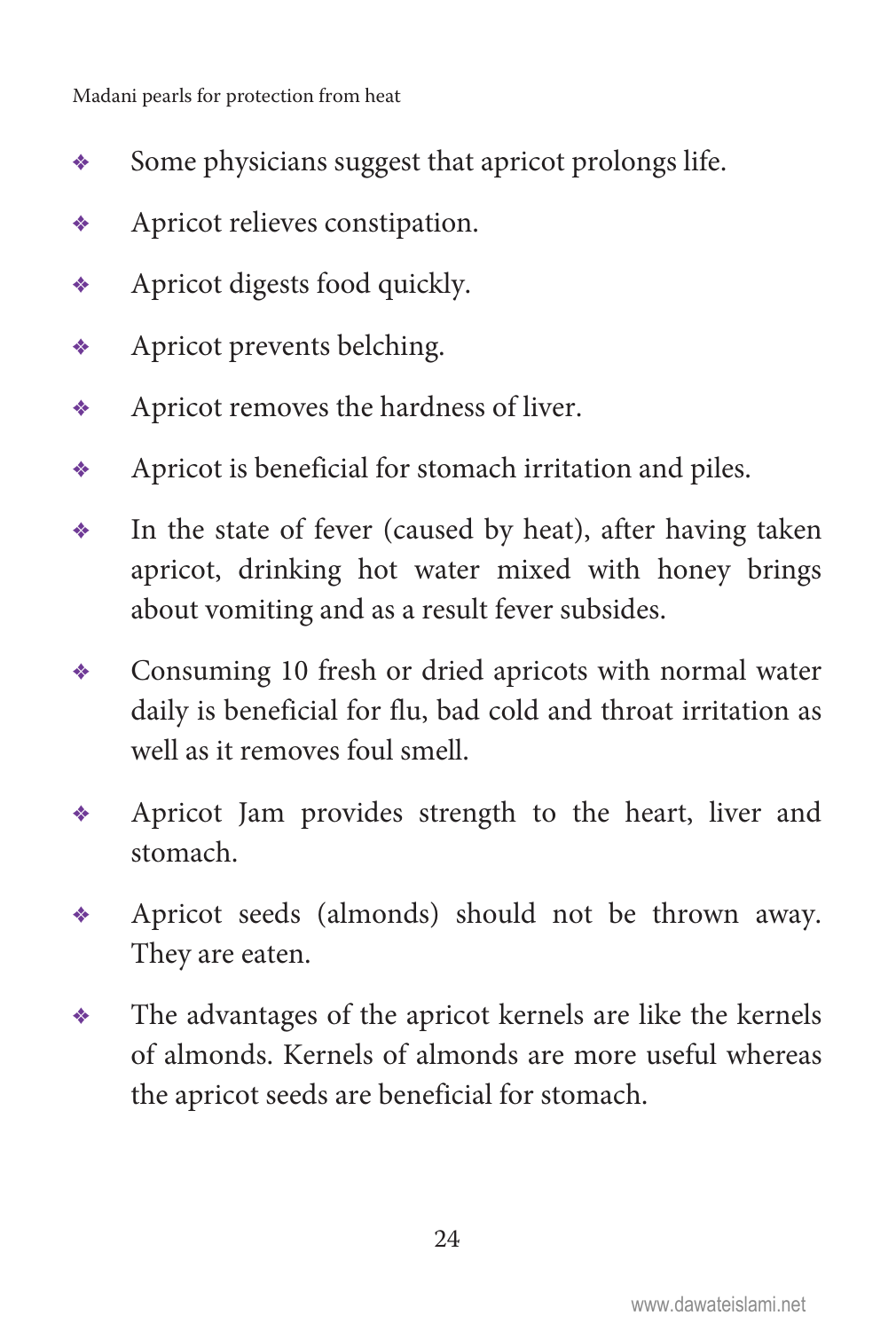- <span id="page-30-0"></span>If the juice obtained by rubbing 25 grams leaves of apricot 泰兰 tree is made to drink to anybody, it (juice) will kill the intestinal worms. (6 grams leaves are sufficient for children)
- It is very beneficial for human heart because it is the 泰兰 quality of apricot that it reduces the cholesterol.



#### **Faalsa (Grewia Asiatica)**

In addition to 81% water, Faalsa (Grewia Asiatica) contains protein fat, fibers, carbohydrate, calcium and iron. Faalsa lowers the intensity of thirst and it prevents the deficiency of water by maintaining the flow in the body. It cleans blood and by the grace of Allah فَزَّدَ بَلَّ it possesses the characteristic of treating the blood and heart illnesses. It prevents flu, bad cold, cough, throat irritation and breathing problem. Faalsa improves the digestive system. It controls cholesterol and blood pressure. Leaves of Faalsa tree contain the cure of many skin diseases